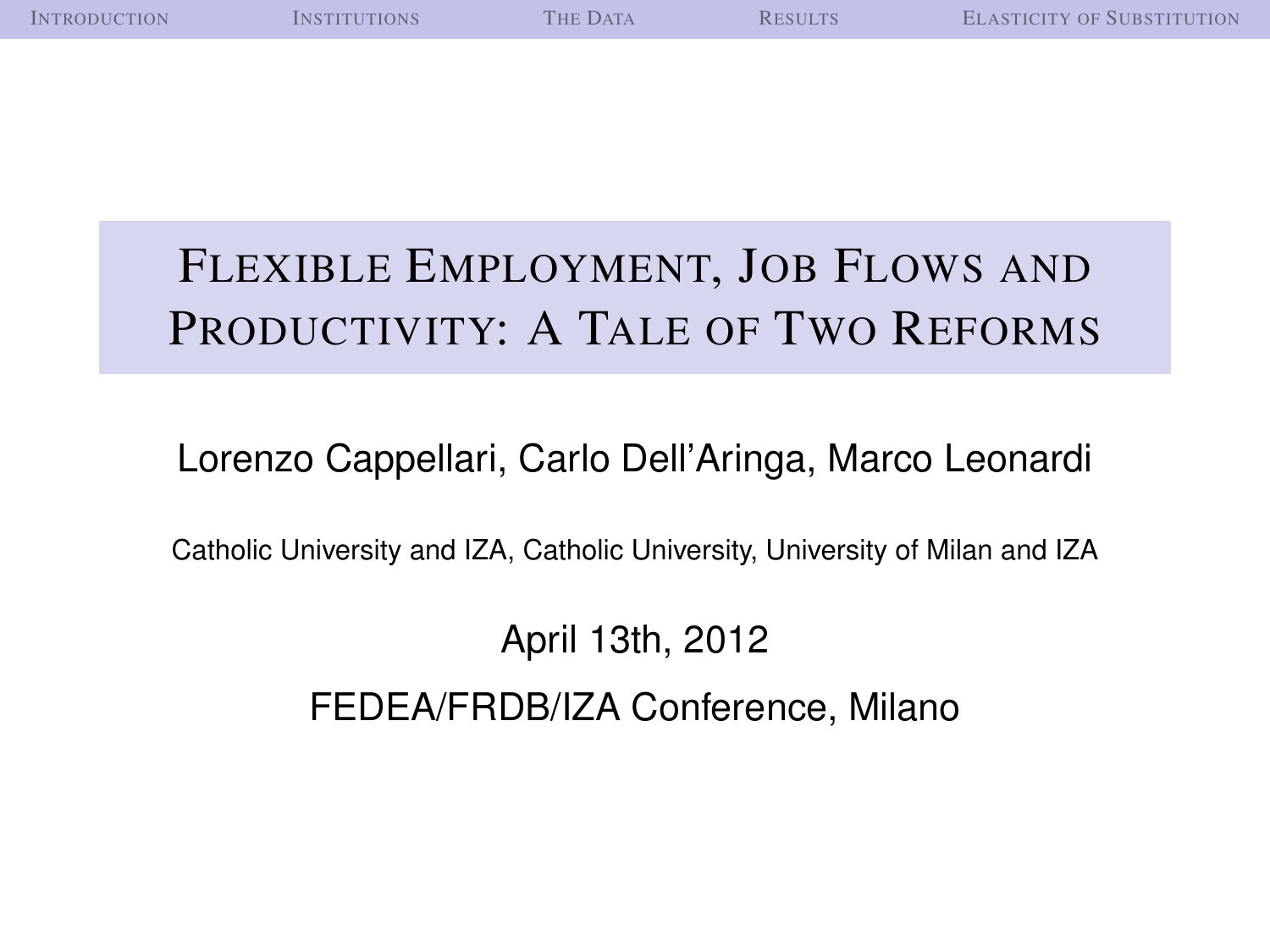| <b>INTRODUCTION</b> | <b>INSTITUTIONS</b> | <b>THE DATA</b> | <b>RESULTS</b> | <b>ELASTICITY OF SUBSTITUTION</b> |
|---------------------|---------------------|-----------------|----------------|-----------------------------------|
| <b>MOTIVATION 1</b> |                     |                 |                |                                   |

- In a country with rigid EPL (Italy), labour market flexibility has been pursued by promoting the use of temporary contracts. Over the past decade several reforms (Treu and Biagi reforms) aimed at favouring the use of temporary contracts by firms.
- $\blacktriangleright$  Temporary contracts affect job flows by increasing both the hiring and the firing of workers.
- $\triangleright$  The productivity impact of reforms that liberalize the use of temporary contracts has never been evaluated using firm-level data.
- <span id="page-1-0"></span> $\triangleright$  Using the staggered exposure of Italian firms to two reforms of temporary employment, we are the first to provide this type of evidence.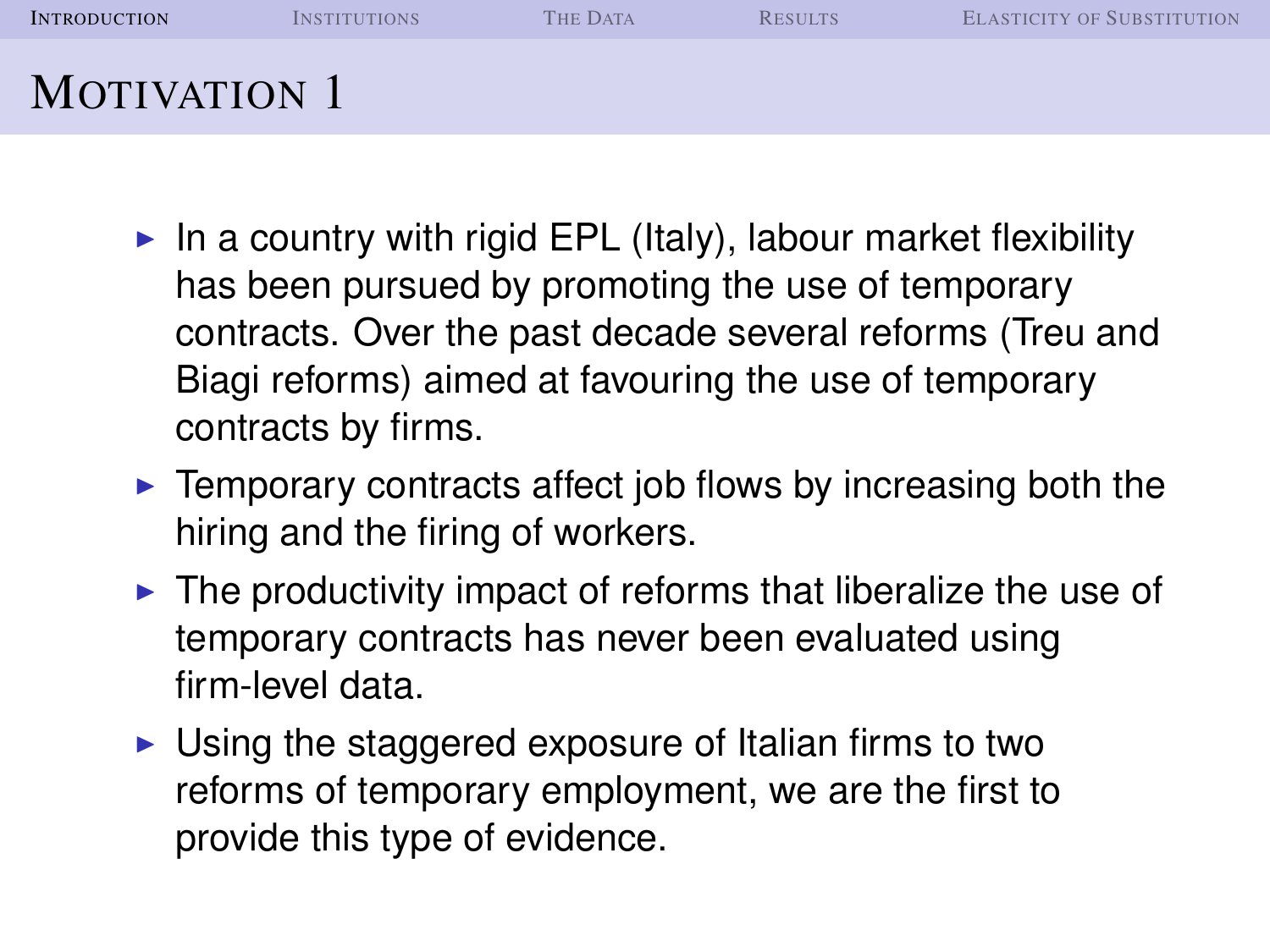| <b>INTRODUCTION</b> | <b>INSTITUTIONS</b> | <b>THE DATA</b> | <b>RESULTS</b> | <b>ELASTICITY OF SUBSTITUTION</b> |
|---------------------|---------------------|-----------------|----------------|-----------------------------------|
| <b>MOTIVATION 2</b> |                     |                 |                |                                   |

- $\blacktriangleright$  Italian employers have access to a rich menu of temporary employment contracts.
- $\triangleright$  Reforming one type of contract may have little or no real effect if firms substitute across types of temporary labour, or between permanent and temporary contracts.
- $\blacktriangleright$  In this paper we also consider these neglected aspects and estimate the elasticity of substitution between different types of temporary contracts.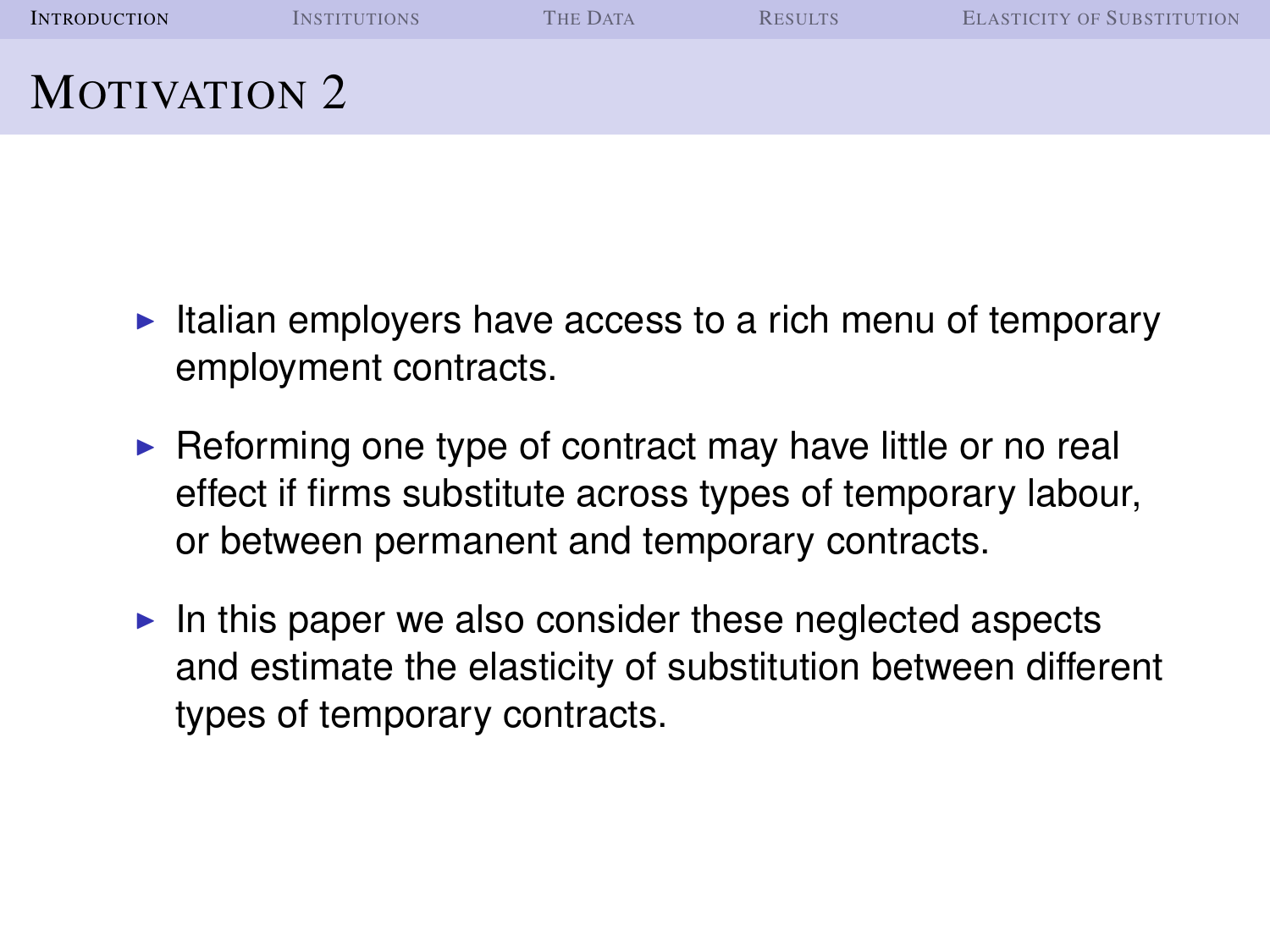| <b>INTRODUCTION</b> | <b>INSTITUTIONS</b>      | <b>THE DATA</b> | <b>RESILTS</b> | <b>ELASTICITY OF SUBSTITUTION</b> |
|---------------------|--------------------------|-----------------|----------------|-----------------------------------|
|                     | WHAT WE DO IN THIS PAPER |                 |                |                                   |

- 1. We exploit exogenous variation in the exposure of firms to two institutional changes: Reform of apprenticeship contracts and reform of fixed-term contracts.
- 2. We use firm level panel data to investigate the impact of institutional changes on job flows, labour productivity and other margins of firms decisions.
- 3. We use detailed information on all types of temporary employment used by the firm to analyze substitution across contracts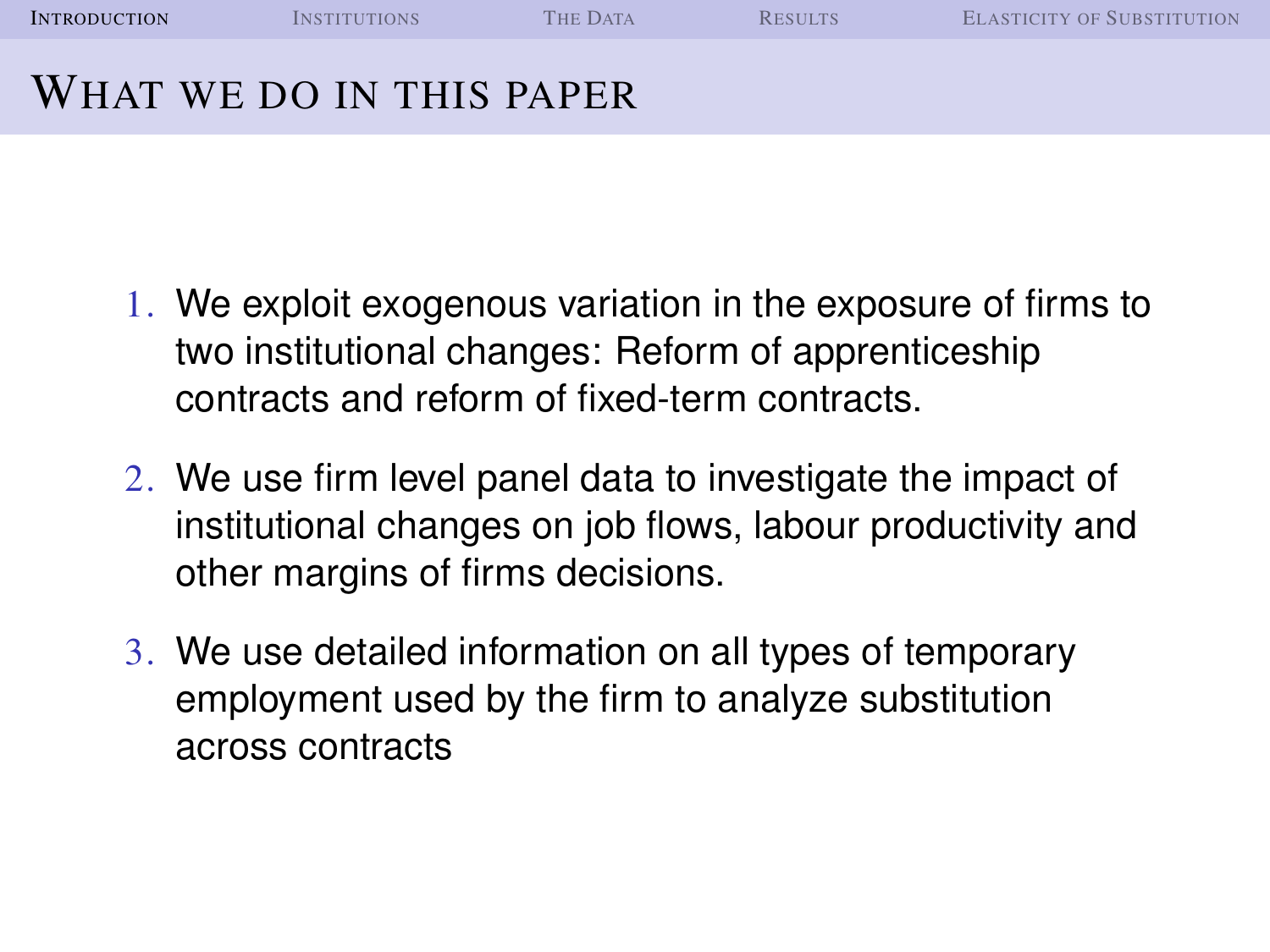| <b>INTRODUCTION</b> | <b>INSTITUTIONS</b>    | <b>THE DATA</b> | <b>RESILTS</b> | <b>ELASTICITY OF SUBSTITUTION</b> |
|---------------------|------------------------|-----------------|----------------|-----------------------------------|
|                     | PREVIEW OF THE RESULTS |                 |                |                                   |

- 1. We find that the reform of apprenticeships has been successful in increasing job flows and labour productivity. Firms substituted external staff (agency workers and cococo) with apprentices.
- 2. We find that the reform of fixed-term contracts did not obtained the intended results. Job flows and productivity are reduced in firms exposed to this reform. Firms employed more external staff and decreased K/L.
- 3. Uncertainty on the applicability of the new legislation might have induced firms to substitute fixed-term contracts with other types of temporary contracts.
- 4. We estimate high elasticity of substitution between contracts that is consistent with this interpretation.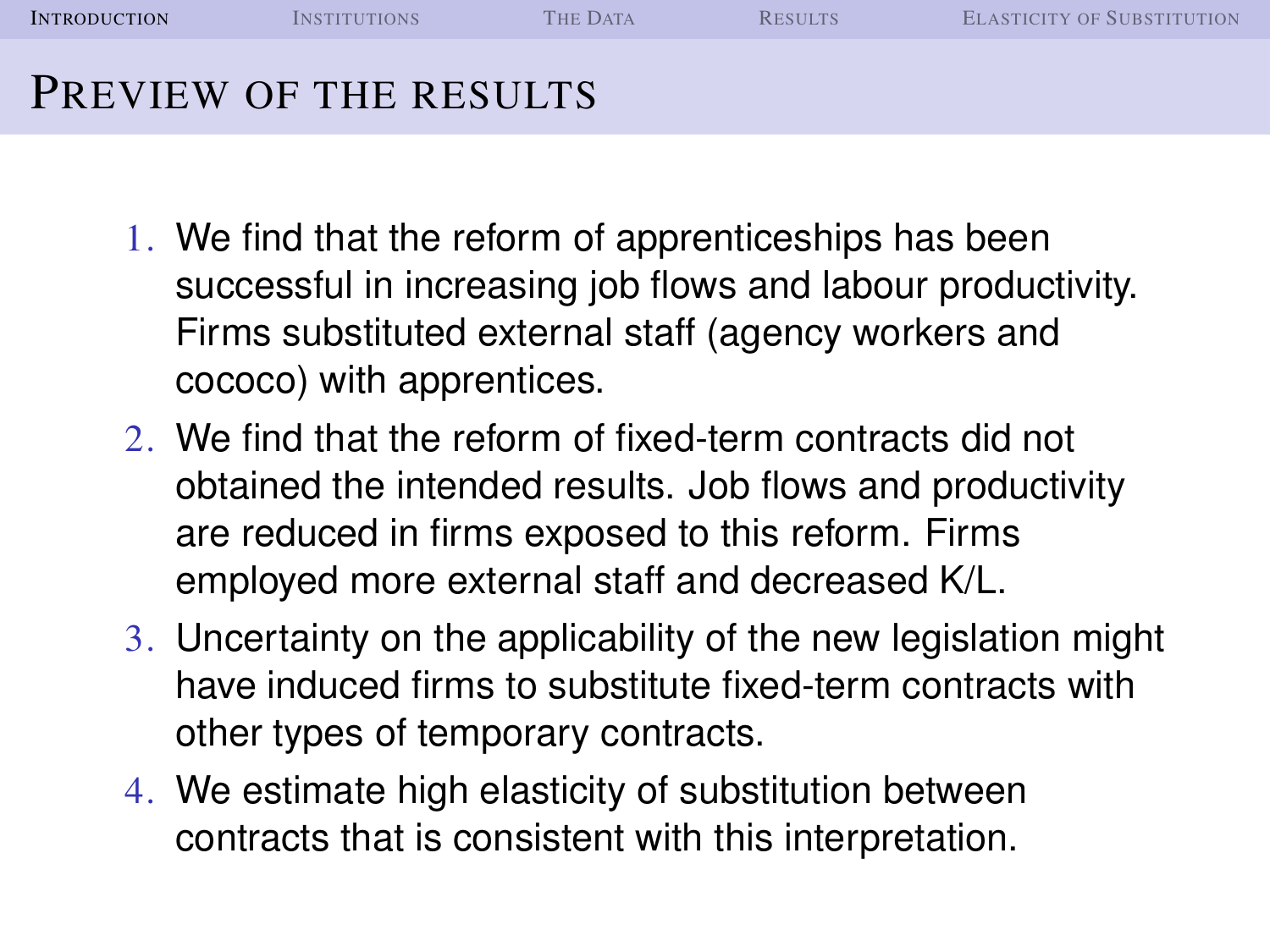| <b>INTRODUCTION</b> | <b>INSTITUTIONS</b> | <b>THE DATA</b> | <b>RESULTS</b> | <b>ELASTICITY OF SUBSTITUTION</b> |
|---------------------|---------------------|-----------------|----------------|-----------------------------------|
| <b>OUTLINE</b>      |                     |                 |                |                                   |

- $\blacktriangleright$  Institutional background
- $\blacktriangleright$  Literature review
- $\blacktriangleright$  Models and estimation
- $\blacktriangleright$  Data
- $\blacktriangleright$  Results
- $\triangleright$  Conclusion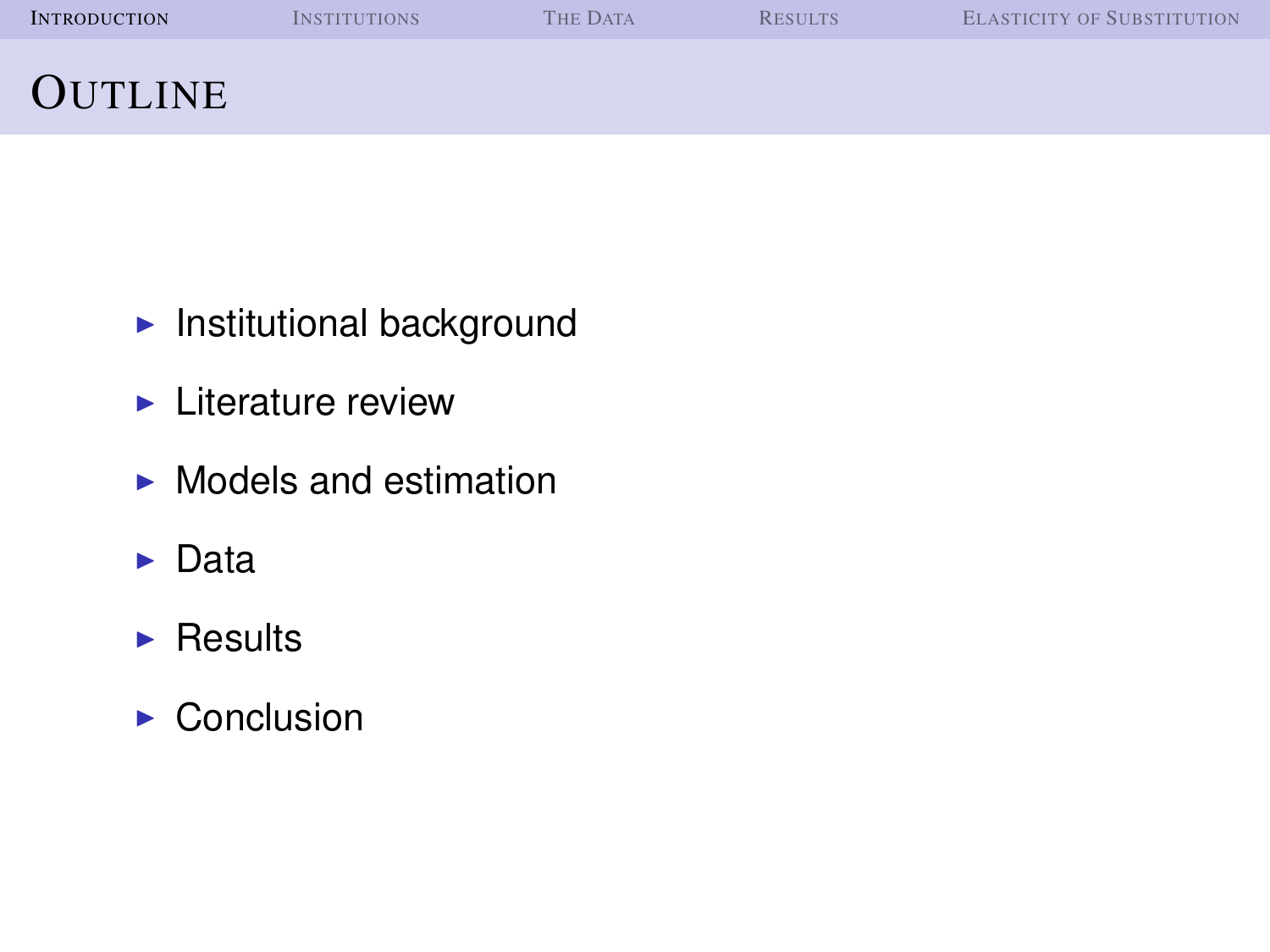| <b>INTRODUCTION</b>                        | <b>INSTITUTIONS</b> | <b>THE DATA</b> | <b>RESILTS</b> | <b>ELASTICITY OF SUBSTITUTION</b> |
|--------------------------------------------|---------------------|-----------------|----------------|-----------------------------------|
| <b>INSTITUTIONAL BACKGROUND: TEMPORARY</b> |                     |                 |                |                                   |

# EMPLOYMENT IN ITALY

A wide menu of temporary contracts is available to Italian firms: fixed term, apprenticeships, agency workers, collaborators

|                      | Employment (in thousands) | Social security contributions |
|----------------------|---------------------------|-------------------------------|
| Permanent employees  | 14726                     | 31                            |
| Fixed-term employees | 1263                      | 31                            |
| Apprentices          | 541                       | 10                            |
| Agency workers       | 256                       | 31                            |
| Collaborators        | 731                       | 17                            |

<span id="page-6-0"></span>Note: social security contributions as a percentage of gross earnings.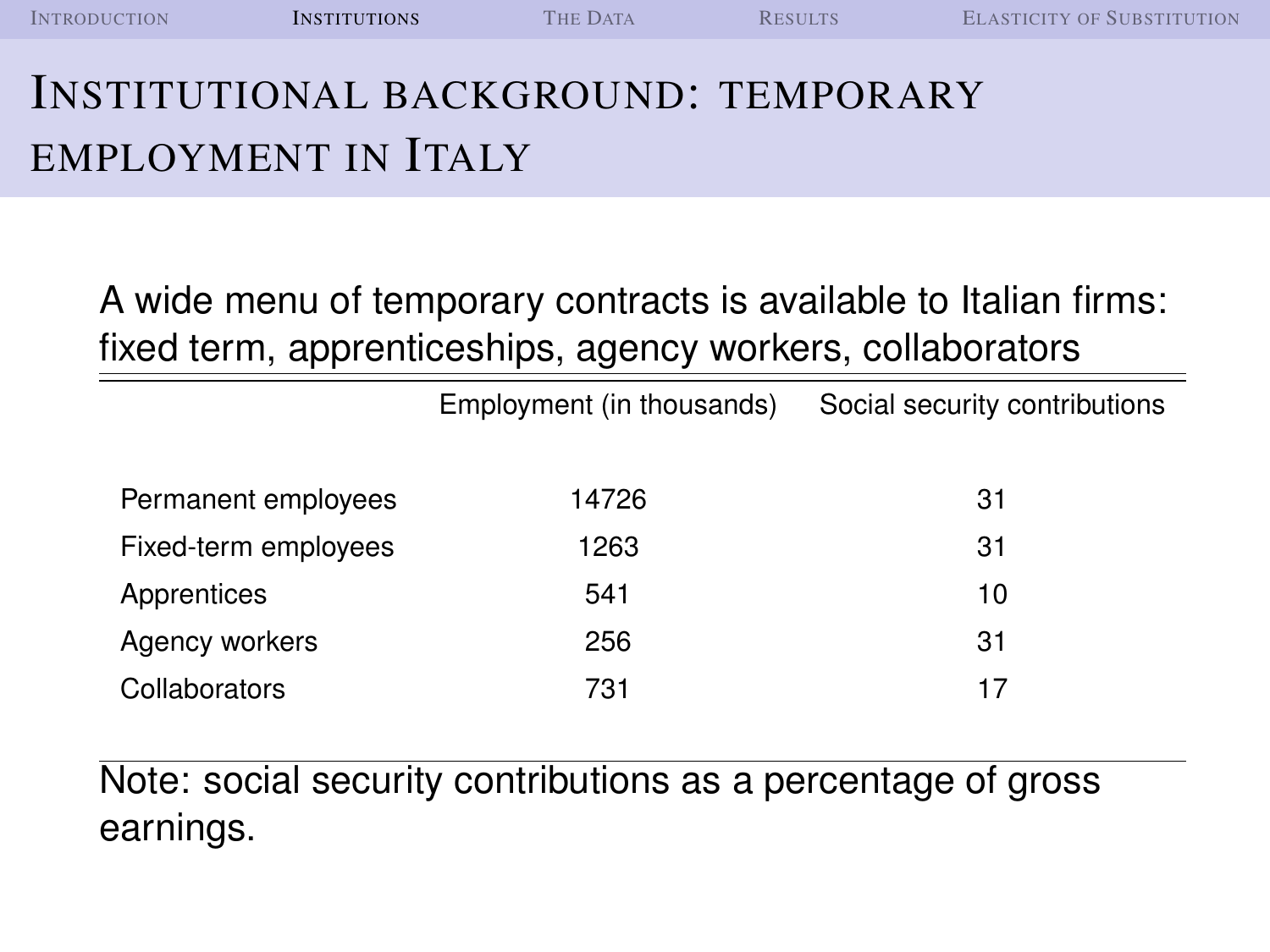| <b>INTRODUCTION</b> | <b>INSTITUTIONS</b> | <b>THE DATA</b> | RESULTS | <b>ELASTICITY OF SUBSTITUTION</b> |
|---------------------|---------------------|-----------------|---------|-----------------------------------|
|                     |                     |                 |         |                                   |

# INSTITUTIONAL BACKGROUND: REFORMS OF TEMPORARY EMPLOYMENT IN ITALY

- 1. The 'Treu-Package' (1997) legalized temporary work agencies and liberalized both apprenticeship and fixed-term contracts;
- 2. Decree-Law No. 368 (2001) which eased restrictions on fixed-term contracts further;
- 3. The 'Biagi Law' (2003) introduced a number of new contracts to the legislation designed to make it easier to employ workers on a temporary basis. New and more flexible forms of apprenticeships were also included in this new law. We focus on reforms 2 and 3.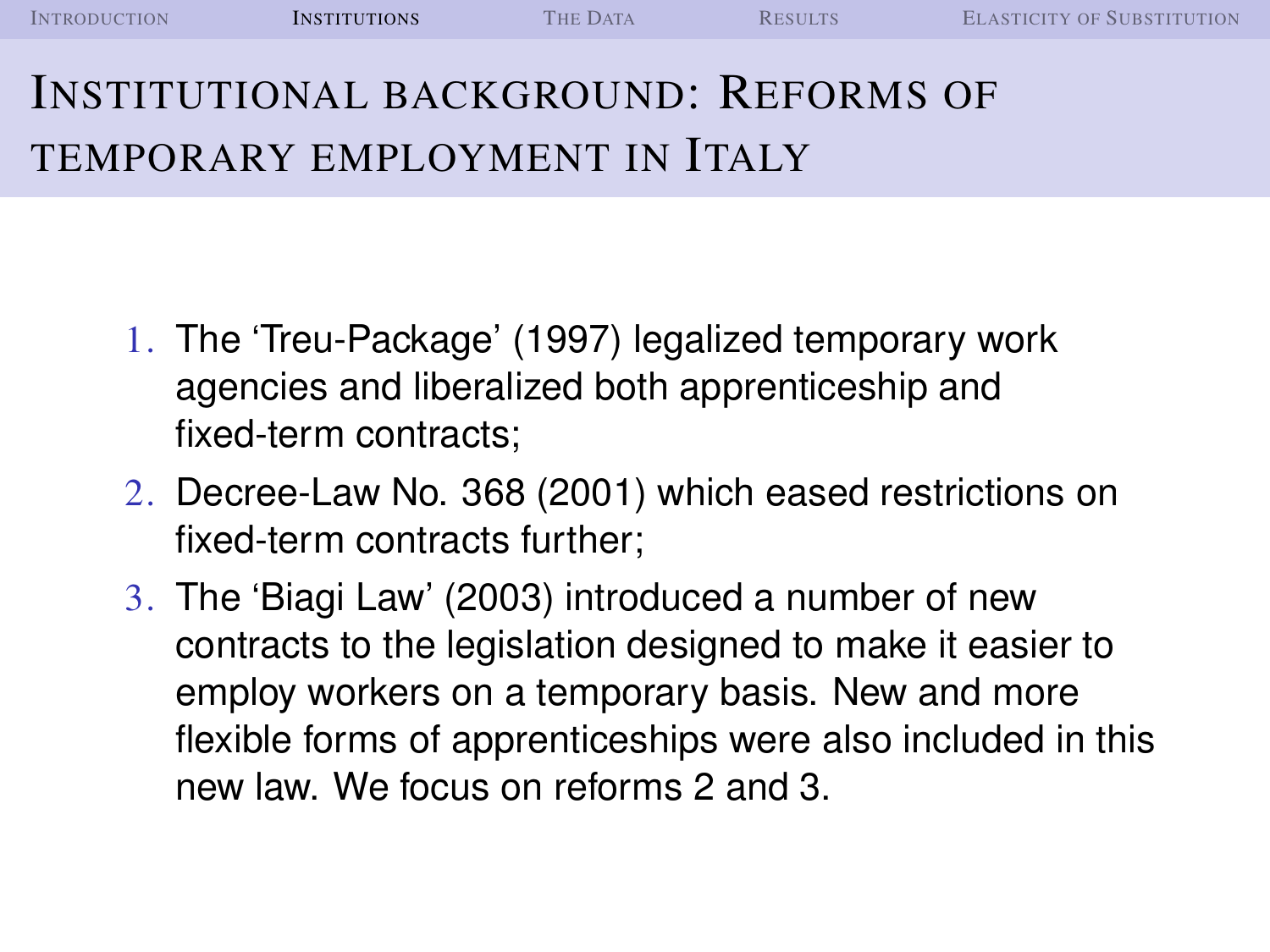| <b>INTRODUCTION</b> | <b>INSTITUTIONS</b> | <b>THE DATA</b> | <b>RESULTS</b> | <b>ELASTICITY OF SUBSTITUTION</b> |
|---------------------|---------------------|-----------------|----------------|-----------------------------------|
|---------------------|---------------------|-----------------|----------------|-----------------------------------|

# FIXED-TERM CONTRACT REFORM: LEGISLATIVE DECREE NO. 368/2001

Decree No. 368/2001 Liberalized the contract abolishing the detailed list of specific reasons (causali) and introducing general 'reasons of a technical, organizational, production or replacement nature'.

- $\blacktriangleright$  Pros: removed the need of finding specific reasons.
- $\triangleright$  Cons: introduced uncertainty on applicability, norm too generic and dependent on judges' interpretation. Labour law experts dubious about its overall cost-reducing impact.
- $\triangleright$  Abolished the possibility that unions introduced additional 'causali' in sectoral contracts. Unions could still set quotas for temporary contracts in collective bargaining rounds but they all confirmed previous quotas: homogenous implementation.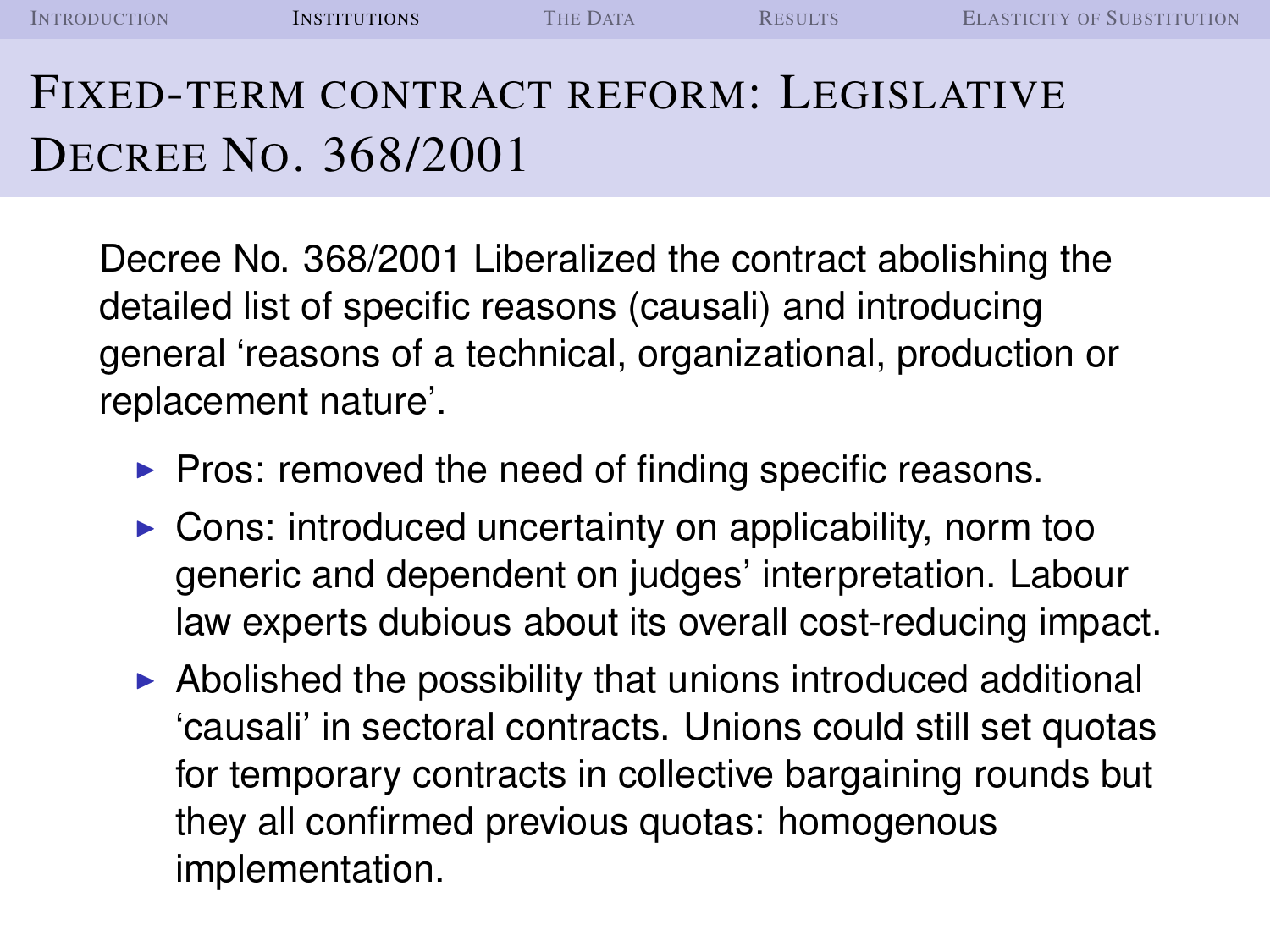I[NTRODUCTION](#page-1-0) **I[NSTITUTIONS](#page-6-0)** THE D[ATA](#page-14-0) R[ESULTS](#page-23-0) E[LASTICITY OF](#page-38-0) SUBSTITUTION FIXED-TERM CONTRACT (2)

- $\triangleright$  For the decree to become effective, the implementation of the general provisions required approval in collective bargaining rounds.
- $\triangleright$  Only some sectors had collective bargaining rounds in the years that followed the legislation. Textiles, Wood Products, Chemicals, Construction, Transportation, Retail Trade, Food Products and Telecommunication in 2005 and 2006. Metal Manufacturing and Banking renewed the collective agreements during the period but decided to postpone the implementation. We test endogeneity.
- $\triangleright$  This determines variation by sectors and over time in firms exposure to the new conditions for fixed-terms, which we exploit in estimation.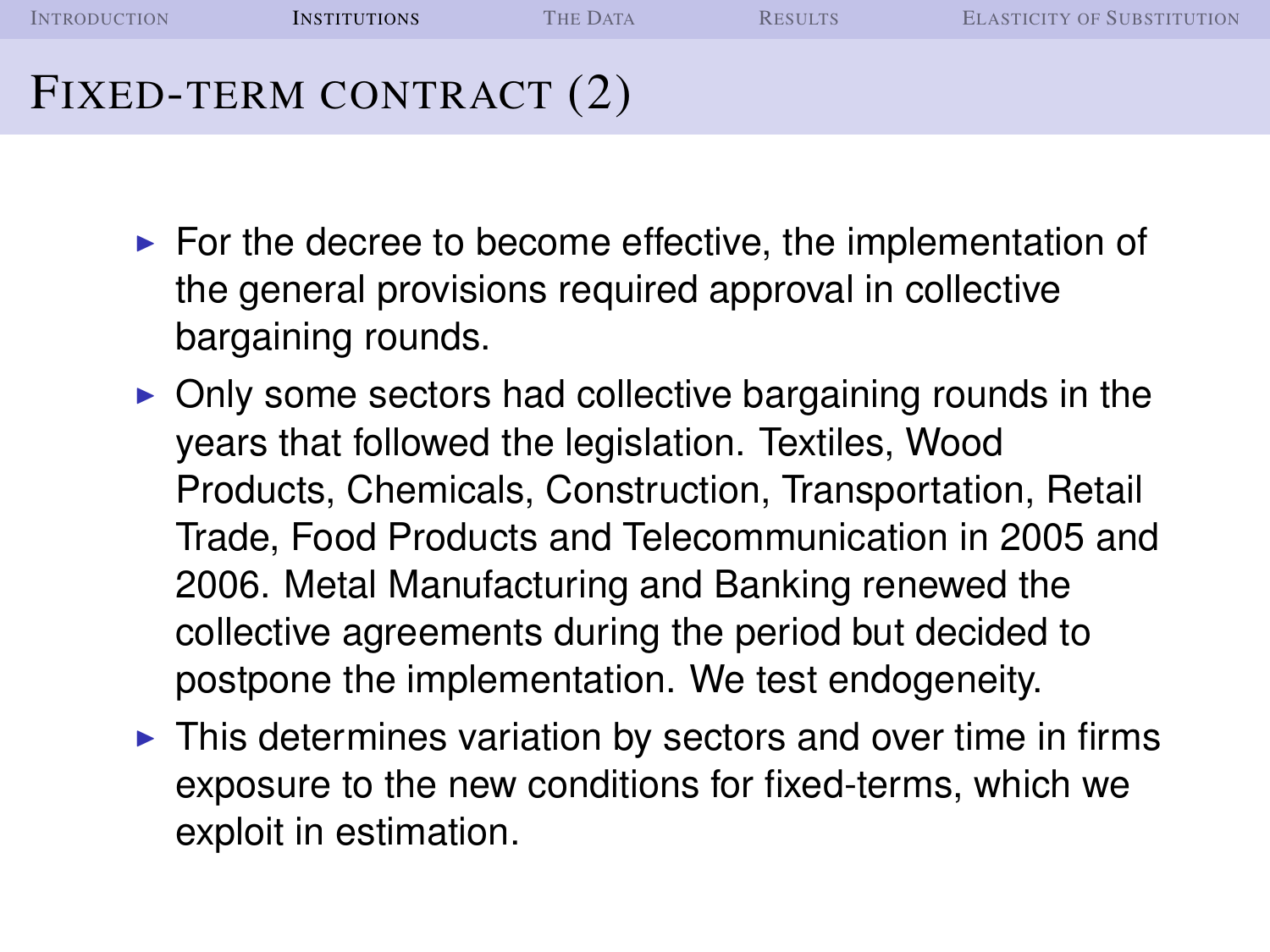I[NTRODUCTION](#page-1-0) **I[NSTITUTIONS](#page-6-0)** THE D[ATA](#page-14-0) R[ESULTS](#page-23-0) E[LASTICITY OF](#page-38-0) SUBSTITUTION APPRENTICESHIP CONTRACT REFORM (LAW 30/2003) (1)

Apprenticeships have a long tradition in Italy. The law meant to incentive their utilization by:

- $\triangleright$  Abolishing the need of certifying qualifications obtained by the employee;
- Extending the upper age limit for applicability from 25 to 30;
- Introducing the option to perform training at the workplace rather than externally.
- $\blacktriangleright$  However, before the new law could be implemented, it required a set of regulations to be issued by the regions.
- $\triangleright$  Only some regions and not others issued the necessary regulations. In some cases, regulations were experimental and only affected some sectors.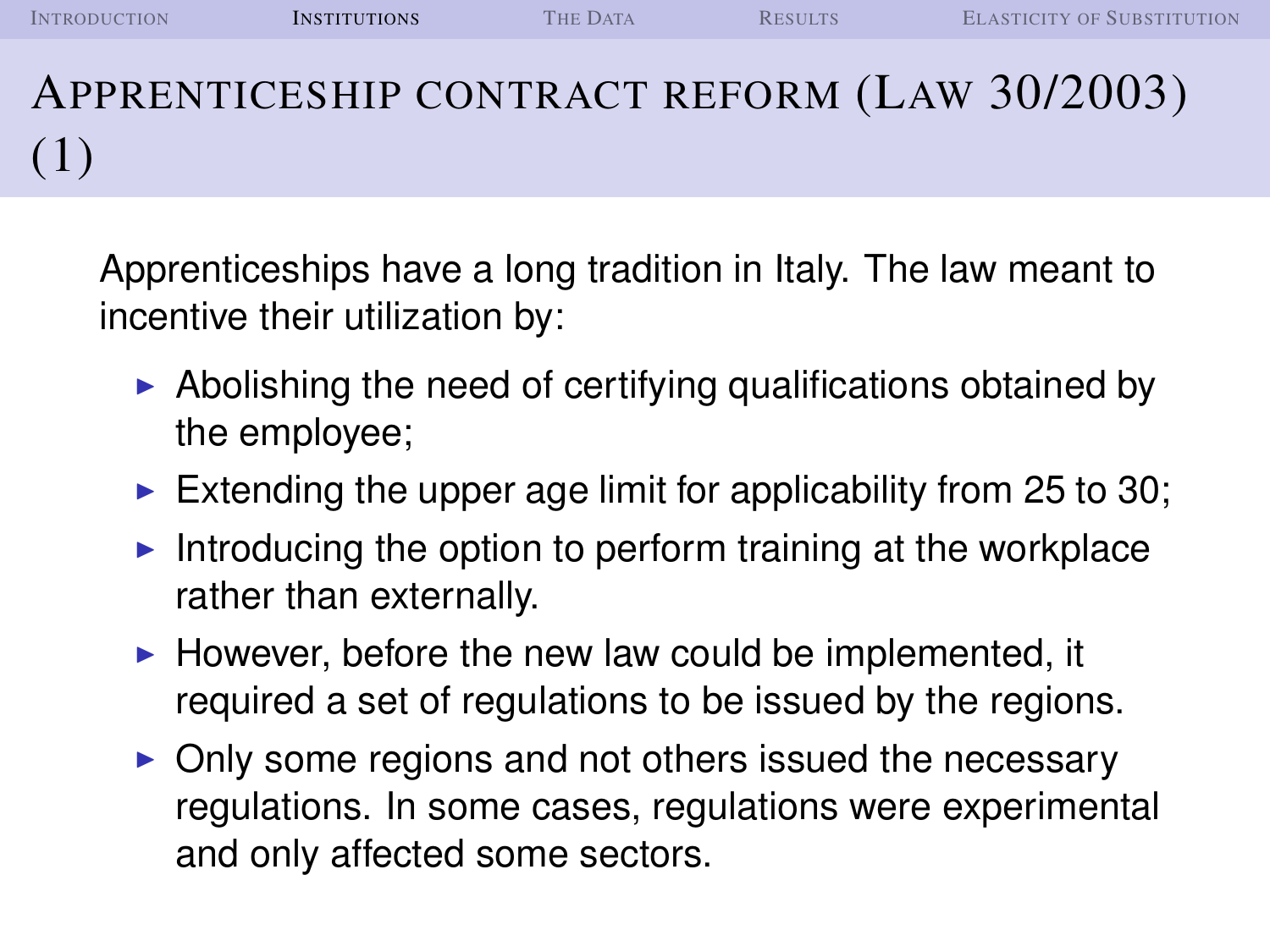I[NTRODUCTION](#page-1-0) **I[NSTITUTIONS](#page-6-0)** THE D[ATA](#page-14-0) R[ESULTS](#page-23-0) E[LASTICITY OF](#page-38-0) SUBSTITUTION APPRENTICESHIP CONTRACT REFORM (LAW 30-2003) (2)

- $\triangleright$  Some regions regions passed guidelines in 2006 and 2007. Some regions enacted experimental projects for the new contract in specific sectors (mainly Retail Trade, Banking and Hotel and Restaurants). These experimental projects were implemented in 2005. We test endogeneity of experiments.
- $\triangleright$  Additionally, Law 80-2005 established that in the absence of regional regulations, sector-specific collective agreements could specify the training content of the new contracts.
- $\blacktriangleright$  All this generates variation over time across regions and sectors in the possibility of firms to utilize the new apprenticeship contracts, which we exploit in estimation.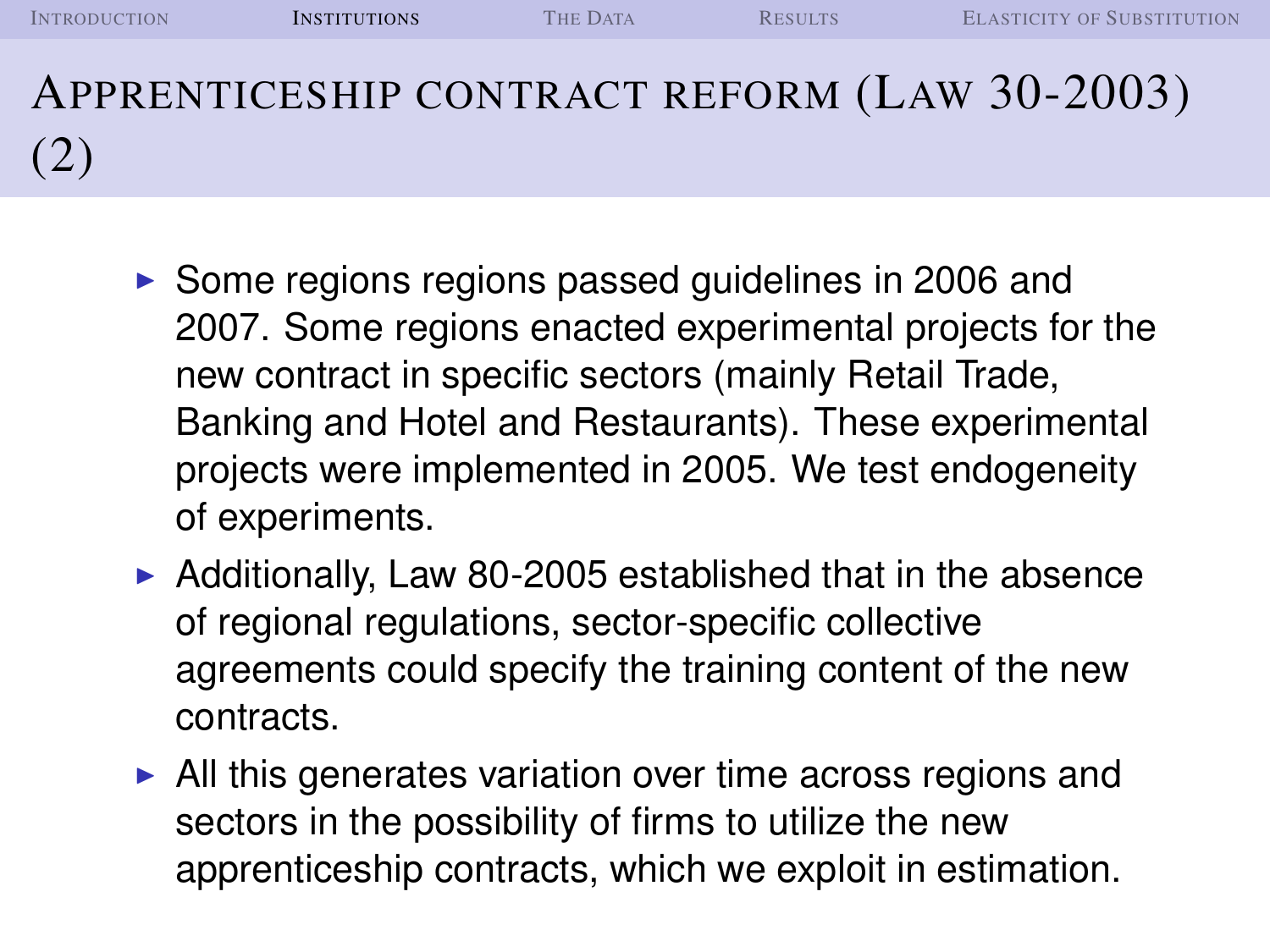| <b>INTRODUCTION</b> | <b>INSTITUTIONS</b> | <b>THE DATA</b> | <b>RESULTS</b> | <b>ELASTICITY OF SUBSTITUTION</b> |
|---------------------|---------------------|-----------------|----------------|-----------------------------------|
| LITERATURE $(1)$    |                     |                 |                |                                   |

- $\triangleright$  Some models conclude that fixed-term contracts are used as buffer-stock and boost the number of hirings and firings in the economy while the variation of aggregate employment remains ambiguous. [Aguirregabiria and Alonso-Borrego (1999), Bentolila and Bertola (1990), Bentolila and Saint-Paul (1992), and Boeri and Garibaldi (2007)]
- $\blacktriangleright$  In Blanchard and Landier (2002), Cahuc and Postel-Vinay (2002), and Wasmer (1999) temp contracts are seen as churning policies that affect negatively wage setting and may generate higher unemployment and lower productivity.
- Ichino et al (2008) show that being on a temp contract has a causal effect on the probability of finding a permanent match (good screening devices). Temp contract should then increase productivity.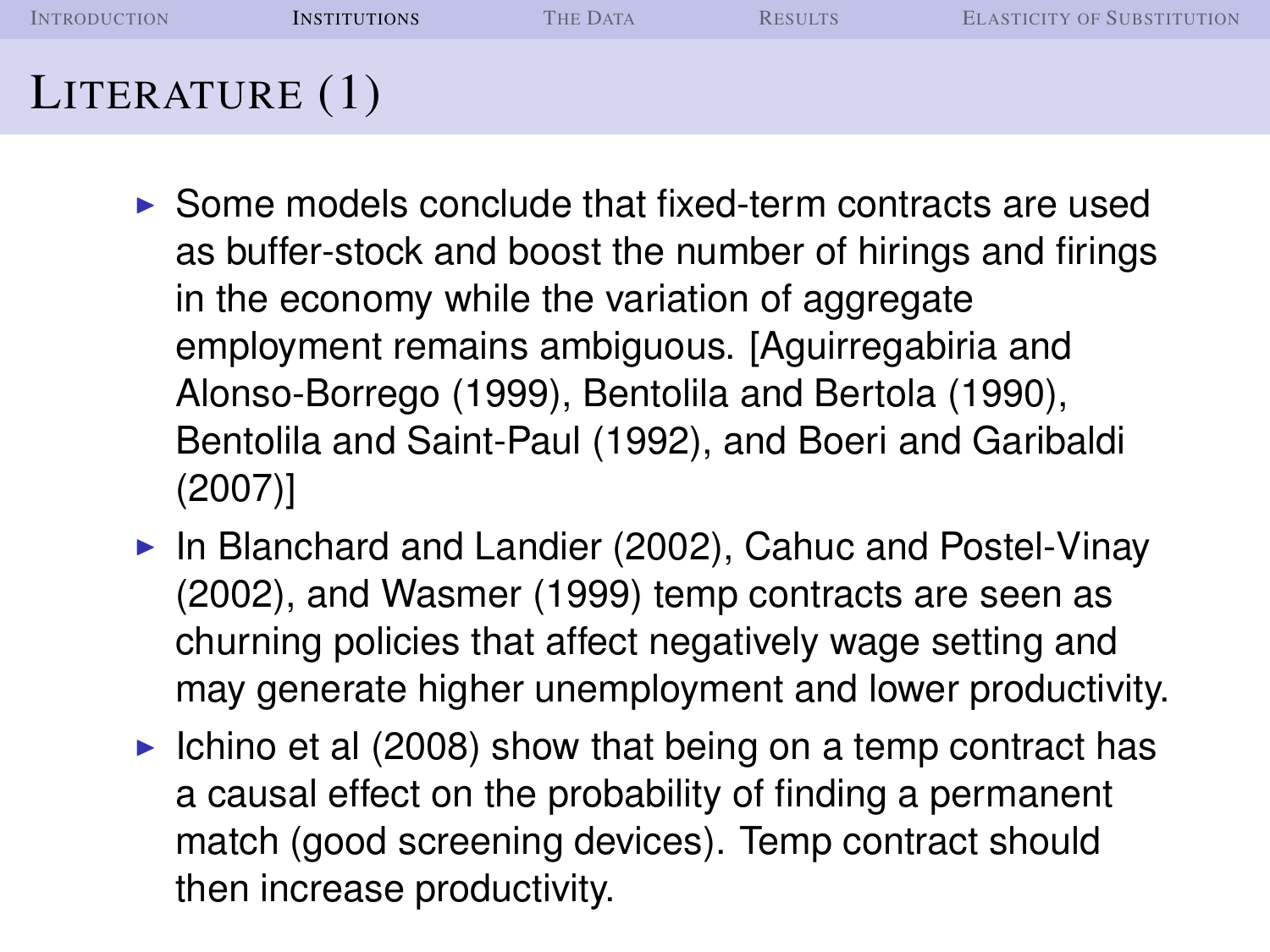| <b>INTRODUCTION</b> | <b>INSTITUTIONS</b> | <b>THE DATA</b> | <b>RESULTS</b> | <b>ELASTICITY OF SUBSTITUTION</b> |
|---------------------|---------------------|-----------------|----------------|-----------------------------------|
| LITERATURE $(2)$    |                     |                 |                |                                   |

Some recent papers on the effects of EPL on productivity.

- $\triangleright$  Autor, Kerr and Kugler (2007). Find small negative effects (not always significant) of EPL on TFP and labour productivity using US cross-state and firm variation.
- $\triangleright$  Cingano et al. (2008 and 2010). Diff in Diff approach following a Italian EPL reform and cross-country evidence. Mixed evidence regarding productivity, EPL triggers capital-labor substitution.
- $\triangleright$  Bassanini et al. (2008). Sectoral cross-country exercise. Negative effect of EPL on TFP.
- $\triangleright$  Dolado et al. (2012) EPL reduces effort.
- $\triangleright$  Cahuc et al. (2012) EPL substitution perm. with temp.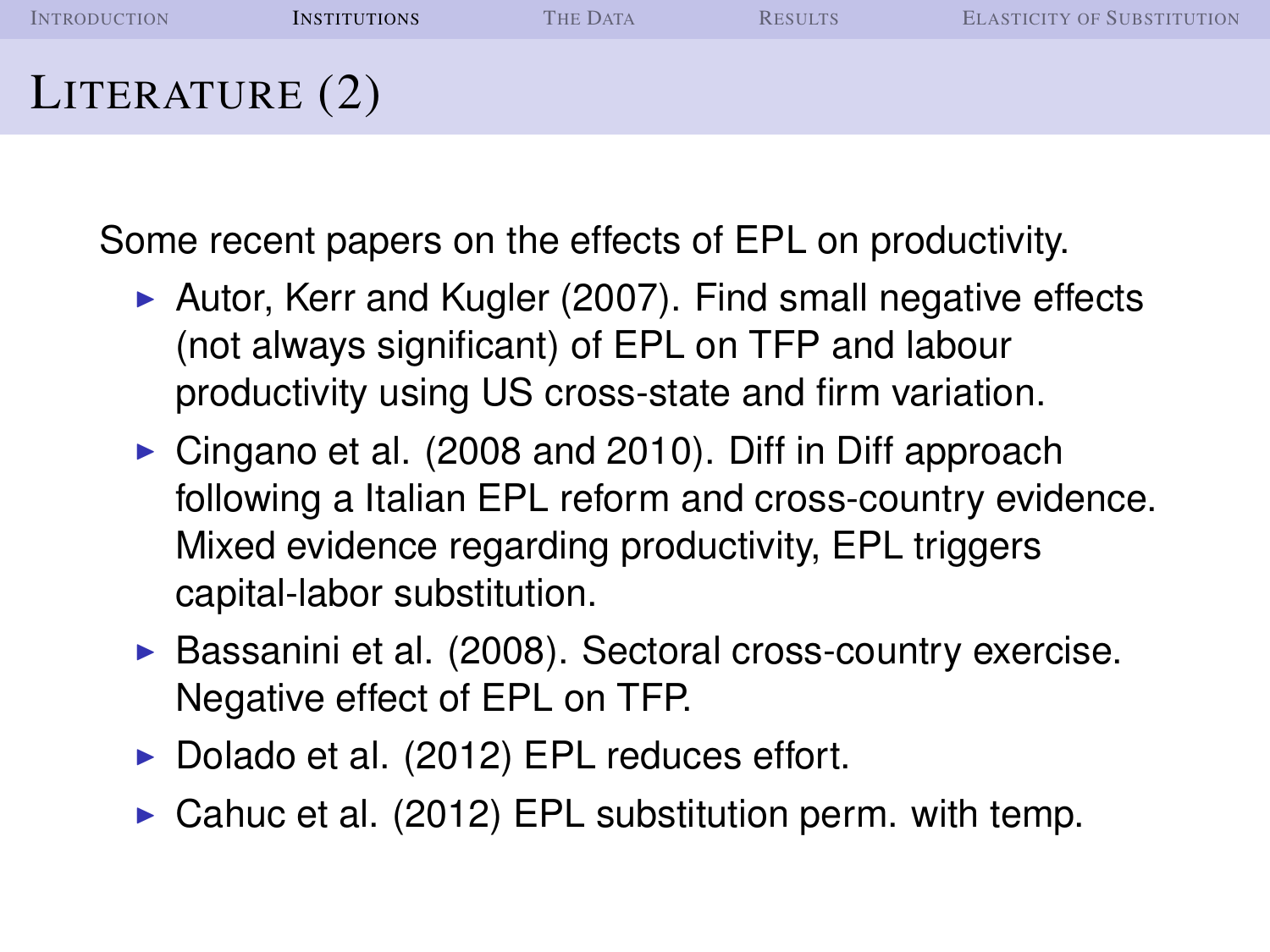| <b>INTRODUCTION</b> | <b>INSTITUTIONS</b> | THE DATA | <b>RESULTS</b> | <b>ELASTICITY OF SUBSTITUTION</b> |
|---------------------|---------------------|----------|----------------|-----------------------------------|
| DATA                |                     |          |                |                                   |

- $\blacktriangleright$  Excelsior-Asia database. Balanced panel of about 13000 firms observed over the years 2004-2007.
- Information on the types of employment contracts used within the firm
- $\triangleright$  Balance sheet information: value added and capital stock
- <span id="page-14-0"></span> $\triangleright$  Apprenticeship introduced mostly in 2006, fixed-term in 2005.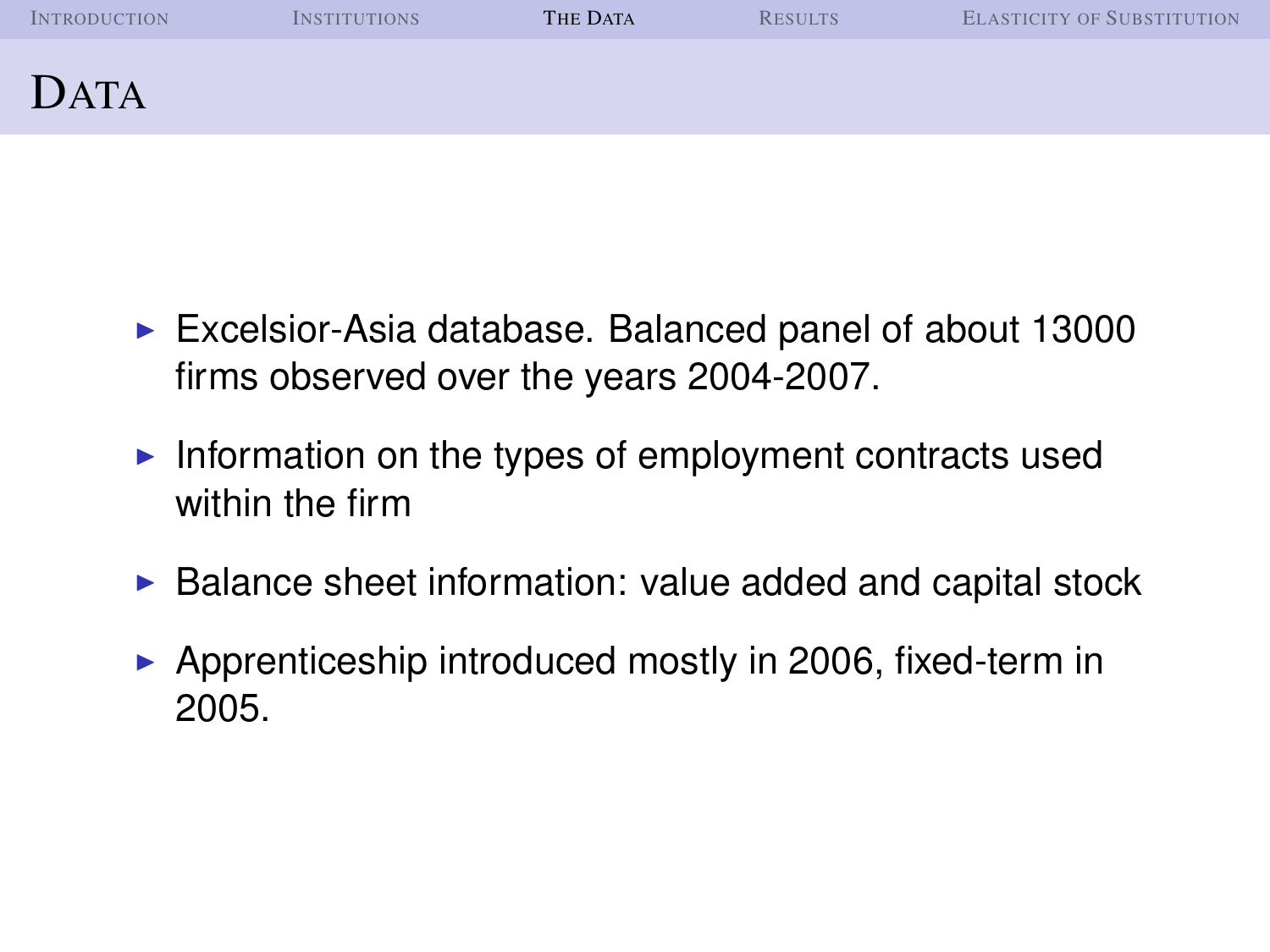| <b>INTRODUCTION</b> | <b>INSTITUTIONS</b> | THE DATA | <b>RESULTS</b> | <b>ELASTICITY OF SUBSTITUTION</b> |
|---------------------|---------------------|----------|----------------|-----------------------------------|
|                     |                     |          |                |                                   |

#### DESCRIPTIVE STATISTICS

|                        | Full sample | Never treated | Reform of | Reform of   |
|------------------------|-------------|---------------|-----------|-------------|
|                        |             |               | app       | fixed term  |
| N of observations      | 53144       | 26182         | 24208     | 12994       |
| 2004                   | 13286       | 13286         | 0         | $\mathbf 0$ |
| 2005                   | 13286       | 6922          | 3671      | 4316        |
| 2006                   | 13286       | 3170          | 10095     | 4339        |
| 2007                   | 13286       | 2804          | 10442     | 4339        |
| Total employment       | 203.21      | 210.95        | 193.90    | 201.30      |
| % Permanent contracts  | 88.11       | 87.92         | 88.05     | 88.76       |
| % Fixed term contracts | 6.02        | 5.78          | 6.38      | 5.99        |
| % Apprenticeships      | 1.92        | 1.76          | 2.09      | 2.31        |
| % Agency workers       | 2.32        | 2.25          | 2.44      | 2.10        |
| % Collaborators        | 2.11        | 2.57          | 1.69      | 1.48        |
| % Blue collars         | 60.85       | 60.09         | 61.12     | 60.32       |
| % White collars        | 37.56       | 38.24         | 37.38     | 38.13       |
| % Managers             | 1.59        | 1.67          | 1.50      | 1.55        |
| Capital per capita     | 63653.45    | 63367.87      | 64548.91  | 58655.62    |
| Job turnover           | 11.33       | 11.61         | 11.32     | 11.01       |
|                        |             |               |           |             |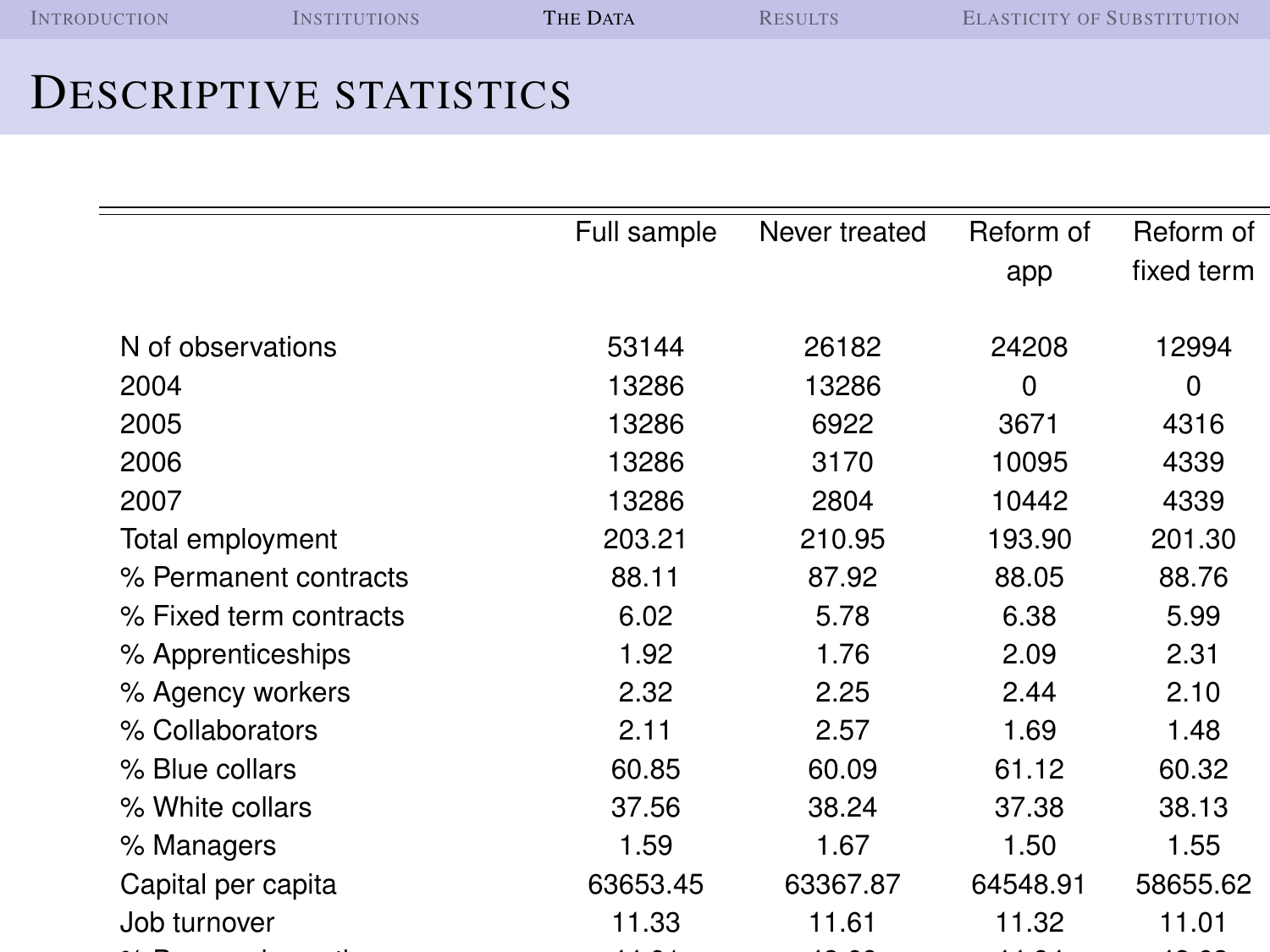| <b>INTRODUCTION</b> | <b>INSTITUTIONS</b>         | <b>THE DATA</b> | <b>RESILTS</b> | ELASTICITY OF SUBSTITUTION |
|---------------------|-----------------------------|-----------------|----------------|----------------------------|
|                     | <b>ESTIMATING FRAMEWORK</b> |                 |                |                            |

$$
Y_{it} = \gamma_F d_{it}^F + \gamma_A d_{it}^A + \delta_t + \sum (\theta_s + \lambda_s t) Z_i^s + \sum (\theta_r + \lambda_r t) Z_i^r + \beta' X_{it} + \varepsilon_{it}
$$

- $\triangleright$  Using firms sector and location we can determine whether they were exposed to the institutional changes over time (no one exposed in 2004)
- In Let  $d_{it}^F$  be a dummy capturing the exposure of firm *i* in time *t* to the reform of fixed-term contracts, and  $d<sub>it</sub><sup>A</sup>$  a dummy capturing the exposure of firm *i* in time *t* to the reform of apprenticeship contracts, with  $t = 2004 - 2007$ .
- $\triangleright$  We control for region and sector specific effects (levels and trends)
- $\triangleright$  Firms fixed effects when outcomes are in levels.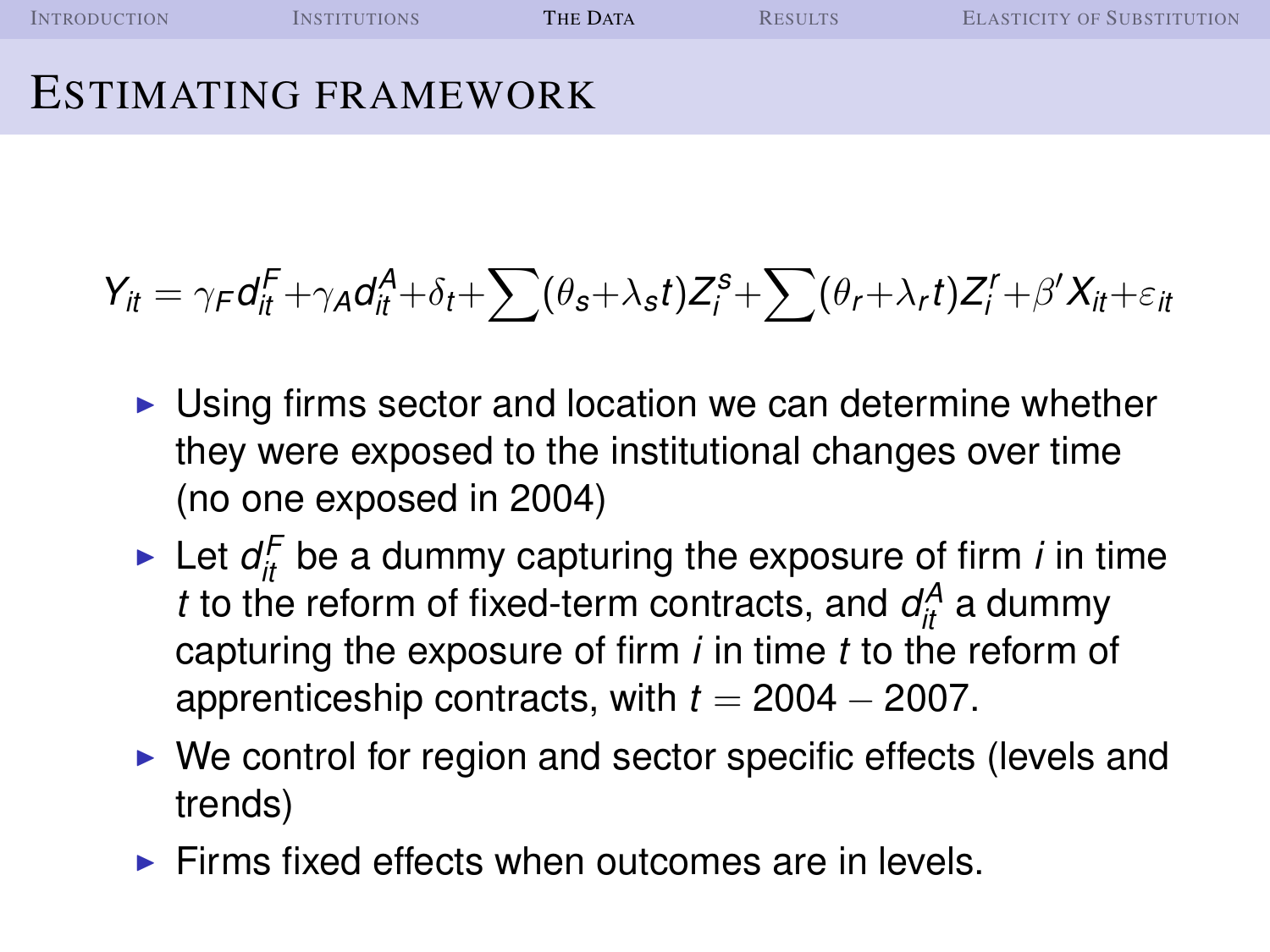I[NTRODUCTION](#page-1-0) I[NSTITUTIONS](#page-6-0) **THE D[ATA](#page-14-0)** R[ESULTS](#page-23-0) E[LASTICITY OF](#page-38-0) SUBSTITUTION VALIDITY OF IDENTIFICATION (1)

- $\blacktriangleright$  The validity of the identification rests on the exogeneity of the reforms. In the ideal case (i) the reform adoption decisions would be independent random events that varied in timing and (ii) had no spill-over effects to non-adopting regions or sectors.
- $\triangleright$  Mobility of individuals to adopting sectors ruled out in regression of mobility indicator on year dummies on LFS longitudinal data. Equality of coefficients on year dummies before and after cannot be rejected (P-value  $= 0.64$ ).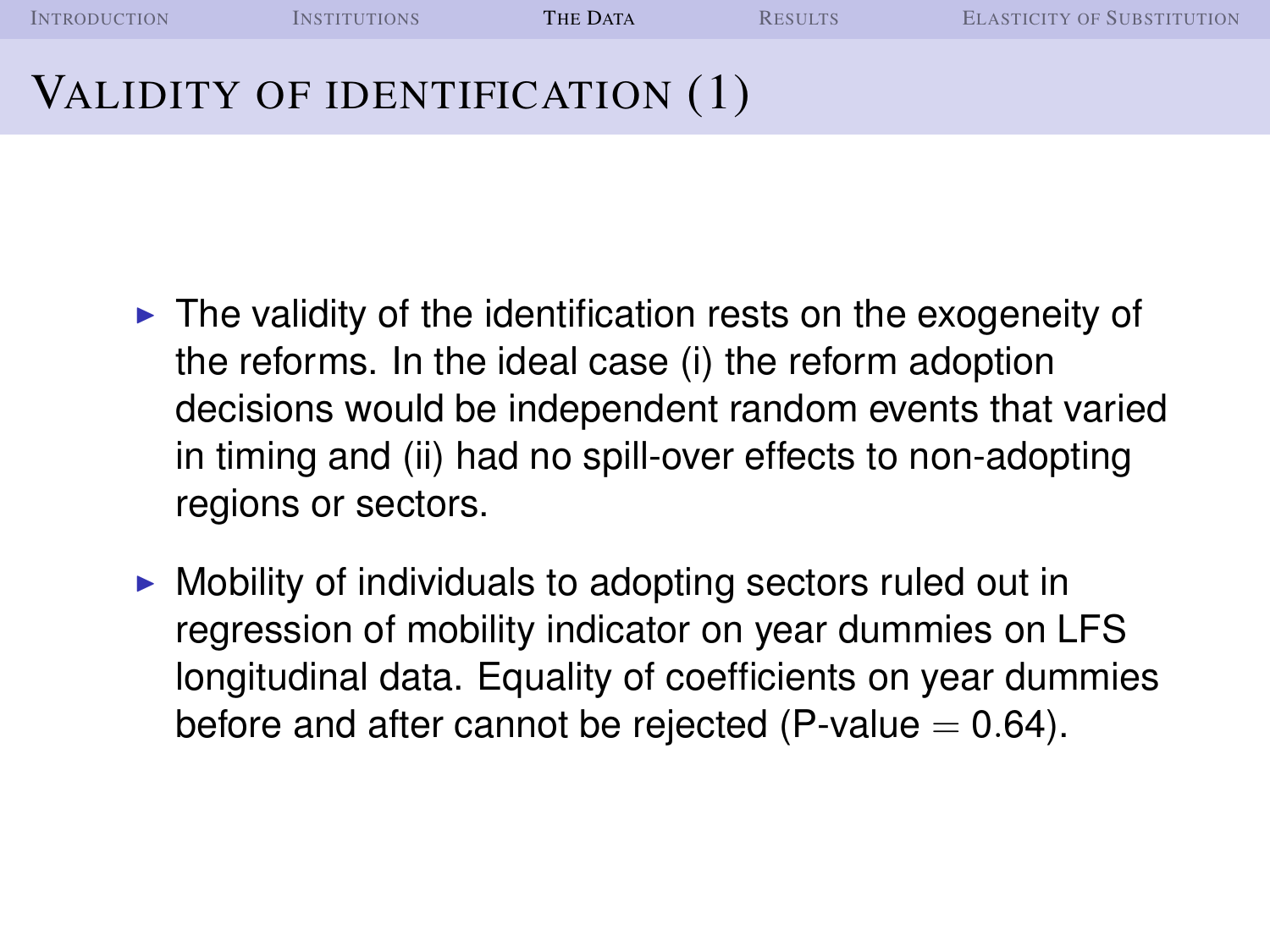I[NTRODUCTION](#page-1-0) I[NSTITUTIONS](#page-6-0) **THE D[ATA](#page-14-0)** R[ESULTS](#page-23-0) E[LASTICITY OF](#page-38-0) SUBSTITUTION VALIDITY OF IDENTIFICATION (2)

- $\triangleright$  One possible concern is that the regions and-or sectors which had higher or lower than average employment growth in temporary contracts or productivity were also the same to adopt the reforms of the apprenticeship contract or of the fixed-term contract.
- $\triangleright$  Italian Labour Force Survey (LFS) for employment and National Accounts for hourly productivity between 1996 and 2007. We regress the two treatment dummies defined at the sectorial level (for the fixed-term contract reform) or regional level (for the apprenticeship contract reform) on leads and lags of log employment in temporary contracts. Hourly productivity, derived from National Accounts, is averaged across treated and control sectors and regions using employment weights.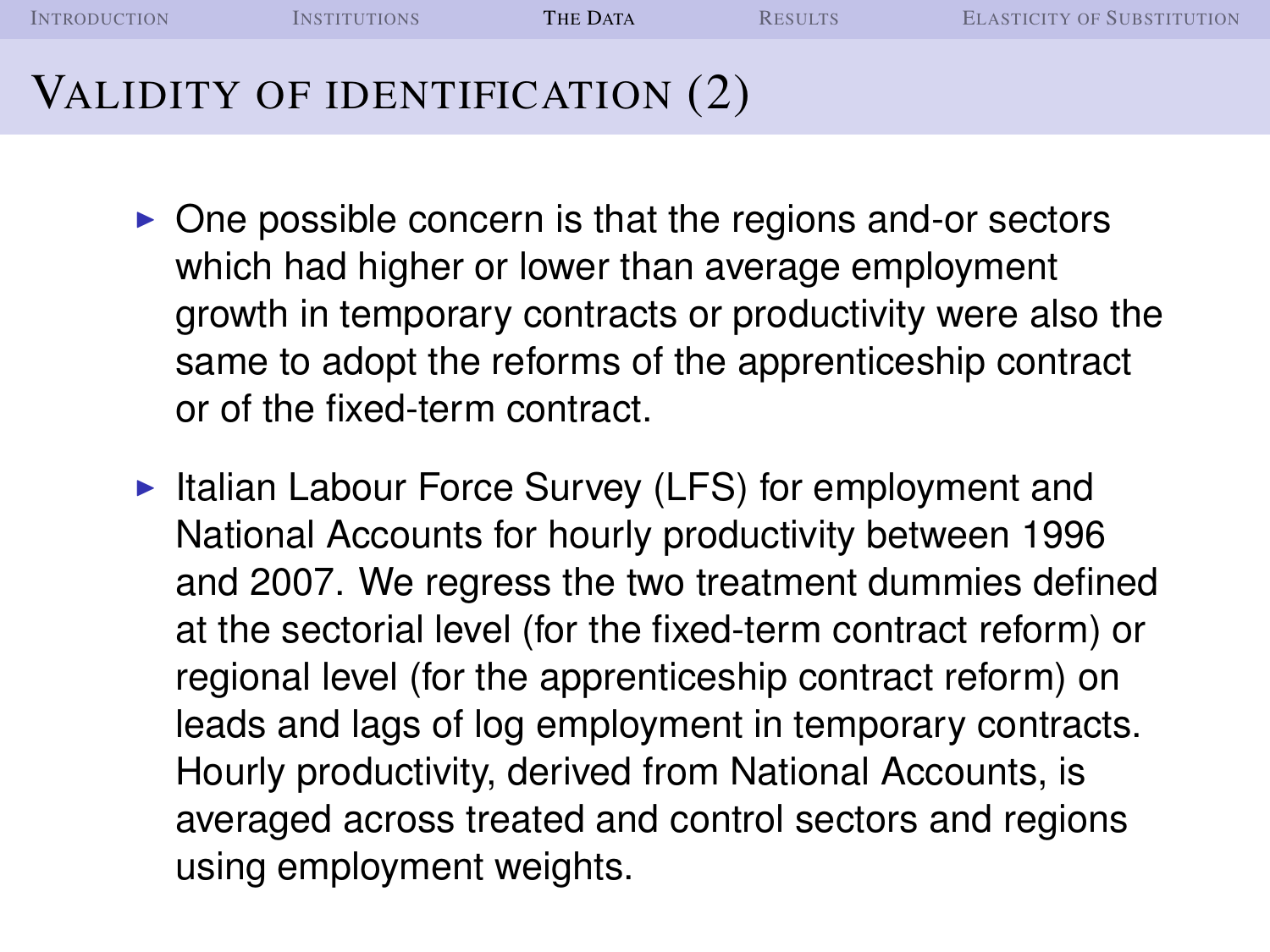I[NTRODUCTION](#page-1-0) I[NSTITUTIONS](#page-6-0) **THE D[ATA](#page-14-0)** R[ESULTS](#page-23-0) **E[LASTICITY OF](#page-38-0) SUBSTITUTION** 

#### LOG TEMPORARY EMPLOYMENT

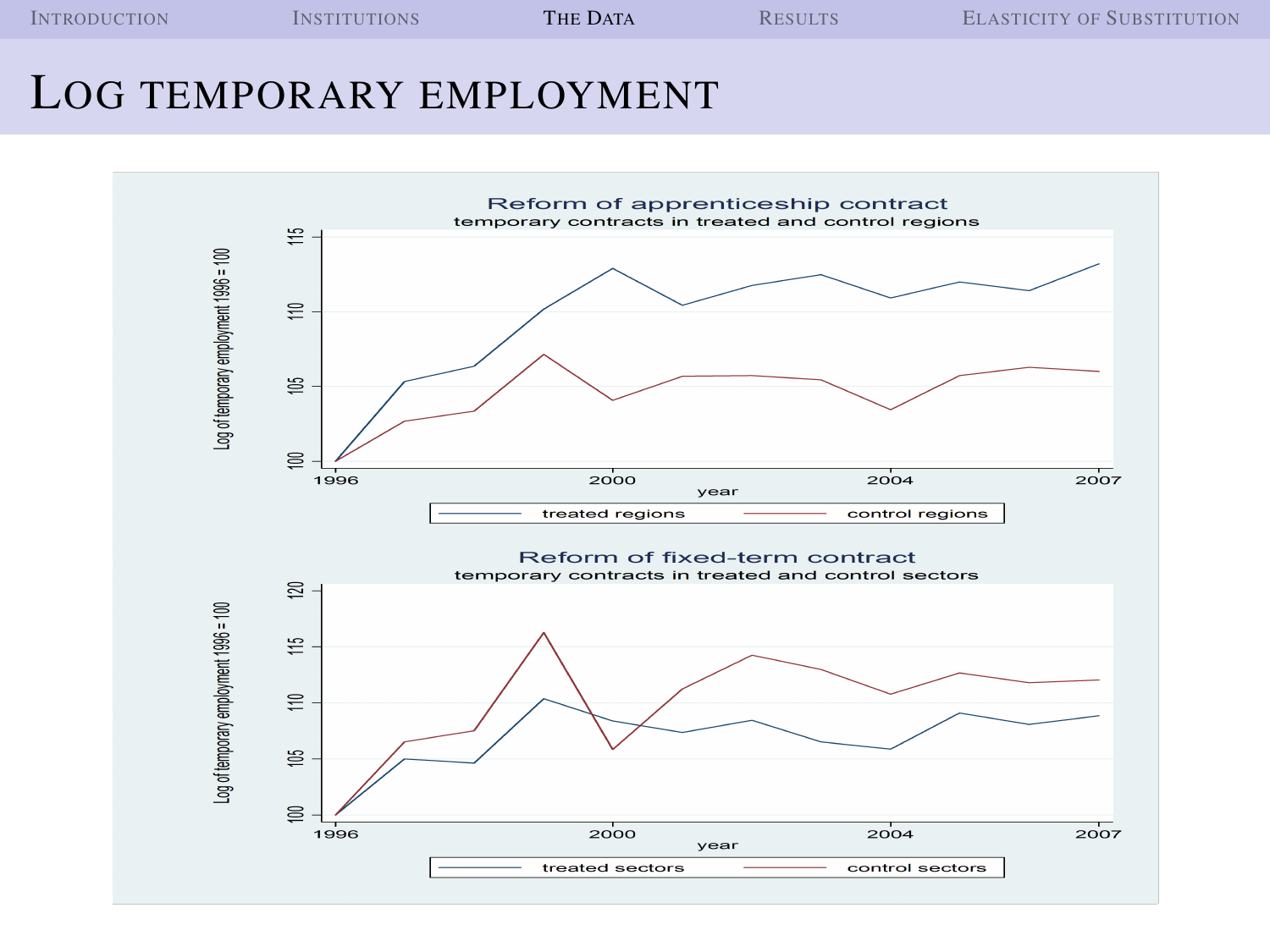| <b>INTRODUCTION</b> | <b>NSTITUTIONS</b> | <b>THE DATA</b> | <b>RESULTS</b> | <b>ELASTICITY OF SUBSTITUTION</b> |
|---------------------|--------------------|-----------------|----------------|-----------------------------------|
|                     |                    |                 |                |                                   |

# REFORM ADOPTION AND TRENDS IN TEMPORARY EMPLOYMENT

|                               | Dummy reform of |           |            | Dummy reform of |
|-------------------------------|-----------------|-----------|------------|-----------------|
|                               | apprenticeship  |           | fixed term |                 |
|                               | (1)             | (2)       | (3)        | (4)             |
| Log temporary employment      | $-0.0037$       | $-0.109$  | $-0.0572$  | 0.480           |
|                               | (0.0668)        | (0.158)   | (0.175)    | (0.437)         |
| Log temporary employment t-1  | 0.0683          | $-0.122$  | 0.0117     | 0.568           |
|                               | (0.0741)        | (0.164)   | (0.131)    | (0.417)         |
| Log temporary employment t-2  | 0.0783          | $-0.265$  | $-0.123$   | 0.589           |
|                               | (0.0764)        | (0.179)   | (0.127)    | (0.423)         |
| Log temporary employment t-3  | 0.0240          | $-0.242$  | $-0.139$   | 0.464           |
|                               | (0.0719)        | (0.154)   | (0.129)    | (0.344)         |
| Log temporary employment t-4  | 0.0803          | $-0.237$  | 0.0215     | $0.460*$        |
|                               | (0.0742)        | (0.152)   | (0.139)    | (0.258)         |
| Log temporary employment t-5  | 0.112           | $-0.116$  | -0.0479    | 0.338           |
|                               | (0.0709)        | (0.112)   | (0.117)    | (0.221)         |
| Log temporary employment t+1  | 0.0390          | $-0.0381$ | 0.0946     | 0.697           |
|                               | (0.0701)        | (0.138)   | (0.155)    | (0.456)         |
| Log temporary employment to 2 | በ በ7Ջ0          | מ⊿ג∩ ∩.   | -0 0505    | 0.510           |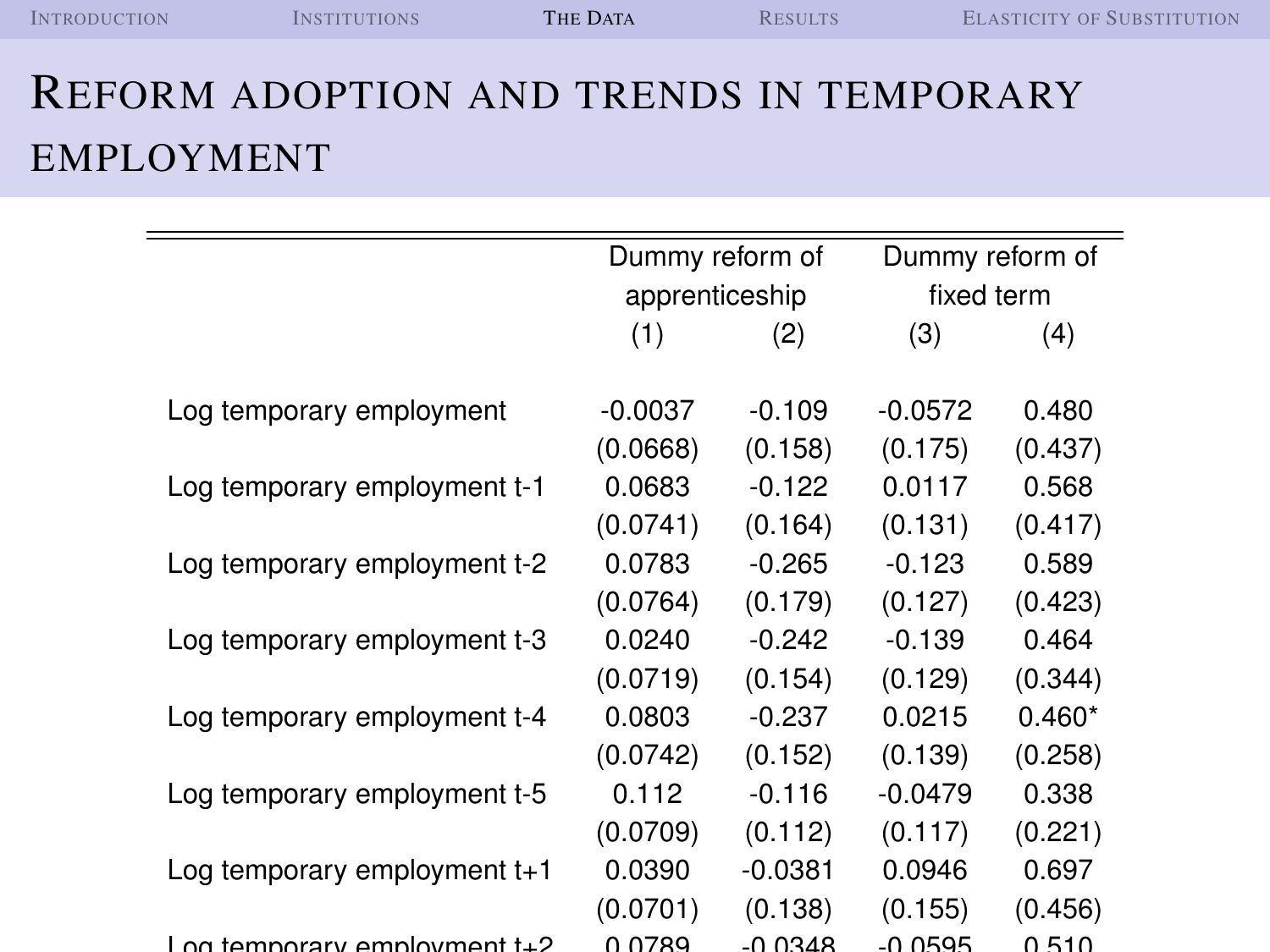| <b>INTRODUCTION</b> | <b>INSTITUTIONS</b> | <b>THE DATA</b> | <b>RESULTS</b> | <b>ELASTICITY OF SUBSTITUTION</b> |
|---------------------|---------------------|-----------------|----------------|-----------------------------------|
|                     |                     |                 |                |                                   |

#### HOURLY PRODUCTIVITY

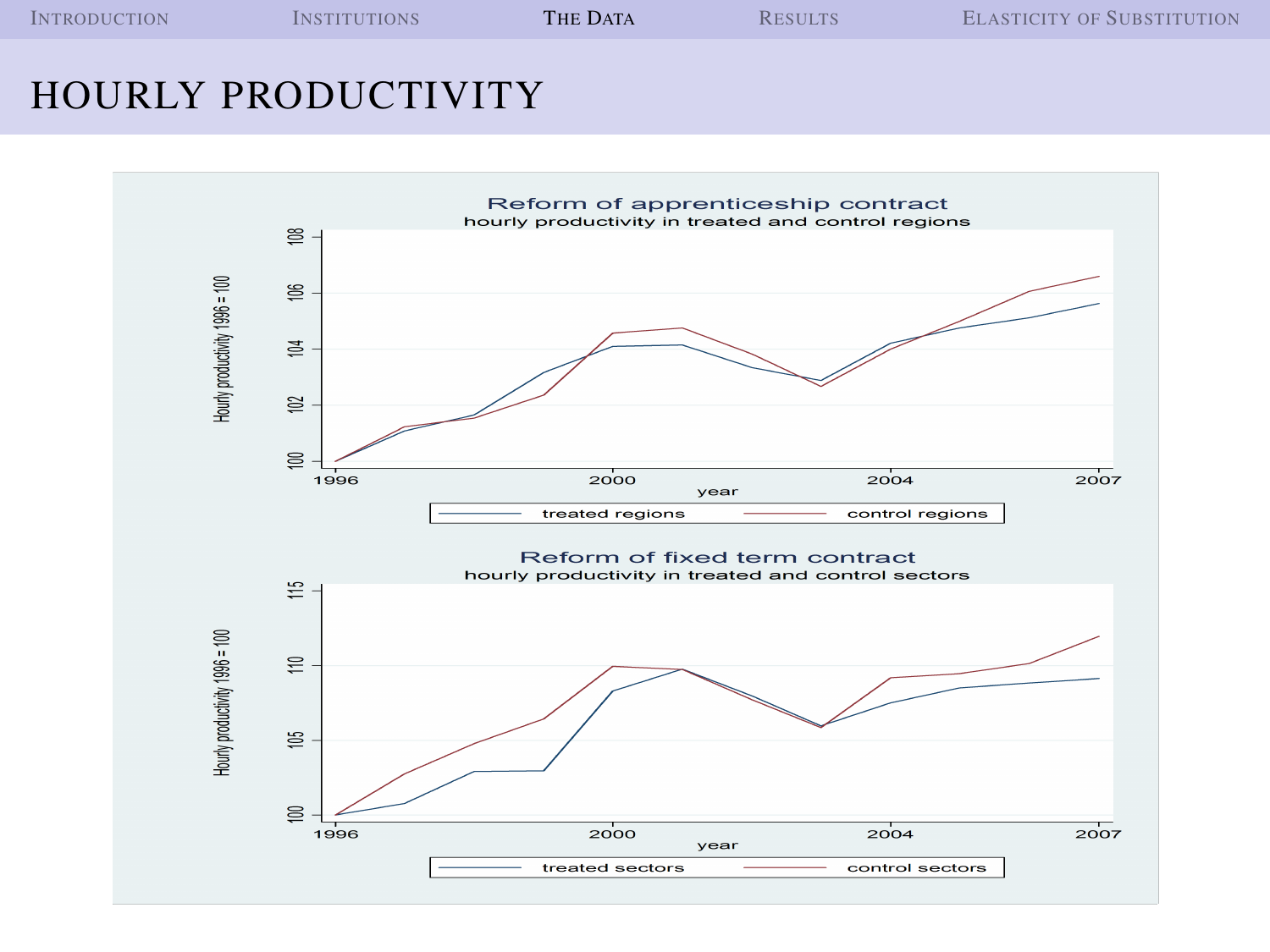| <b>INTRODUCTION</b> | <i><b>INSTITUTIONS</b></i> | THE DATA | <b>RESULTS</b> | <b>ELASTICITY OF SUBSTITUTION</b> |
|---------------------|----------------------------|----------|----------------|-----------------------------------|
|                     |                            |          |                |                                   |

## REFORM ADOPTION AND TRENDS IN HOURLY PRODUCTIVITY

|                           | Dummy reform of<br>Dummy reform of |                |            |             |  |  |
|---------------------------|------------------------------------|----------------|------------|-------------|--|--|
|                           |                                    | apprenticeship | fixed term |             |  |  |
|                           |                                    |                |            |             |  |  |
|                           | (1)                                | (2)            | (3)        | (4)         |  |  |
| Hourly productivity       | 0.0094                             | 0.0026         | 0.0036     | $-0.0171$   |  |  |
|                           | (0.0326)                           | (0.0488)       | (0.0098)   | (0.0133)    |  |  |
| Hourly productivity t-1   | $-0.0056$                          | $-0.0210$      | $-0.0043$  | $-0.0083$   |  |  |
|                           | (0.0353)                           | (0.0571)       | (0.0095)   | (0.0131)    |  |  |
| Hourly productivity t-2   | $-0.0182$                          | $-0.0834$      | 0.0068     | $-0.0243**$ |  |  |
|                           | (0.0302)                           | (0.0550)       | (0.0092)   | (0.0112)    |  |  |
| Hourly productivity t-3   | 0.0244                             | $-0.0161$      | $-0.0003$  | $-0.0092$   |  |  |
|                           | (0.0293)                           | (0.0369)       | (0.0098)   | (0.0116)    |  |  |
| Hourly productivity t-4   | 0.0148                             | 0.0182         | 0.0114     | 0.0021      |  |  |
|                           | (0.0314)                           | (0.0355)       | (0.0093)   | (0.0089)    |  |  |
| Hourly productivity t-5   | $-0.0097$                          | 0.0388         | $-0.0012$  | 0.0135      |  |  |
|                           | (0.0286)                           | (0.0376)       | (0.0075)   | (0.0094)    |  |  |
| Hourly productivity $t+1$ | 0.0240                             | 0.0258         | 0.0027     | $-0.0185$   |  |  |
|                           | (0.0333)                           | (0.0406)       | (0.0107)   | (0.0124)    |  |  |
| Hourly productivity to 2  | n non <i>i</i>                     | -N N 211       | -U U J 33  | $-0.0154$   |  |  |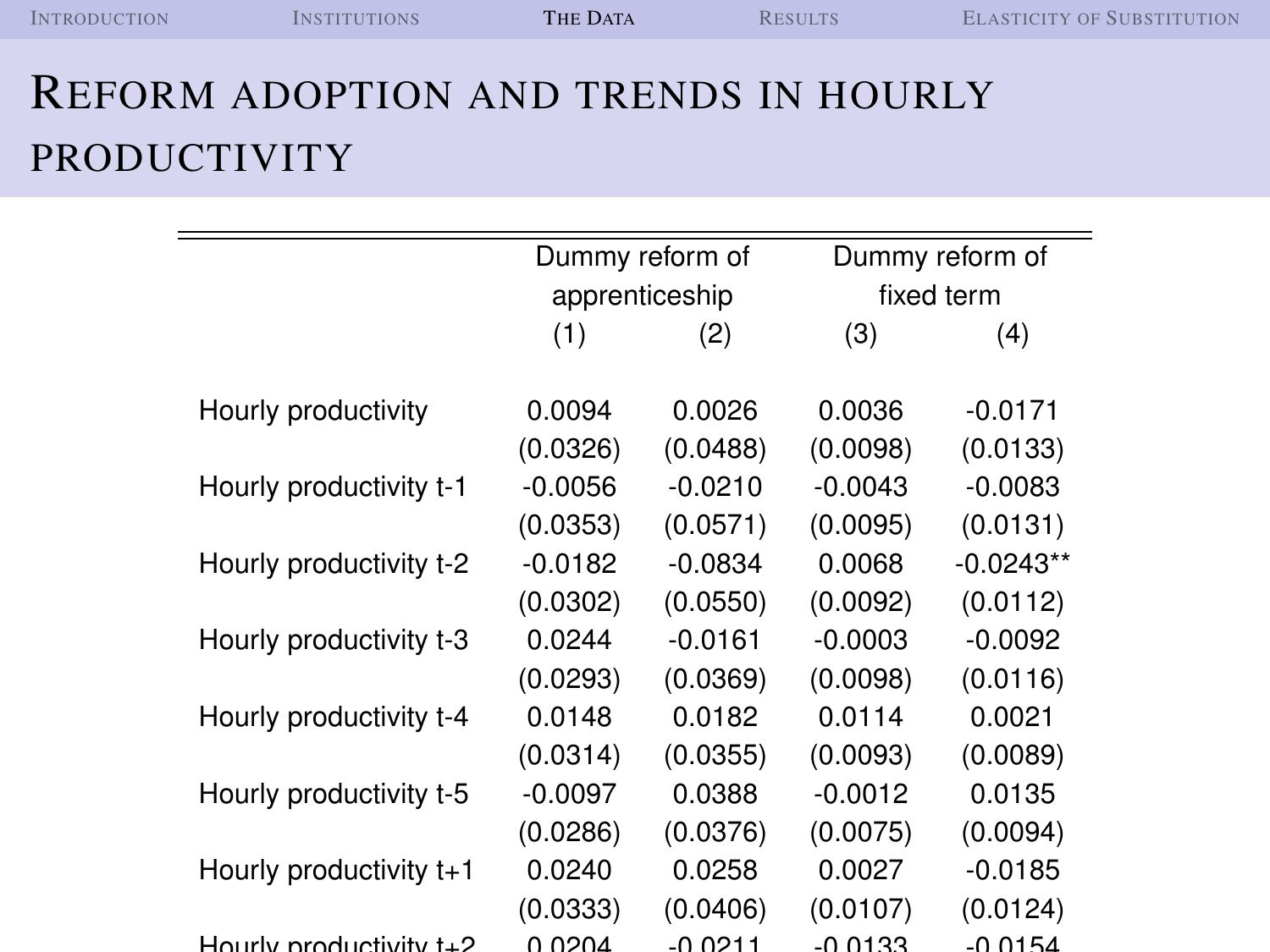## JOB TURNOVER N=39857

<span id="page-23-0"></span>

|                | Total<br>employm | Permanent<br>contract | <b>FT</b><br>contract | Apprent.   | Agency<br>workers | CoCoCo     |
|----------------|------------------|-----------------------|-----------------------|------------|-------------------|------------|
|                | (1)              | (2)                   | (3)                   | (4)        | (5)               | (6)        |
| Ref-App        | $-0.0020$        | 0.0021                | $-0.0022$             | $0.0313**$ | $-0.0094$         | $-0.0230$  |
|                | (0.0028)         | (0.0049)              | (0.0149)              | (0.0147)   | (0.0151)          | (0.0163)   |
| Ref-FT         | $-0.0054**$      | $0.0119**$            | $0.0309**$            | $-0.0134$  | $-0.0040$         | 0.0220     |
|                | (0.0023)         | (0.0050)              | (0.0146)              | (0.0150)   | (0.0157)          | (0.0160)   |
| Cons           | $0.114***$       | $0.113***$            | $0.505***$            | $0.259***$ | $0.225***$        | $0.498***$ |
|                | (0.0146)         | (0.0248)              | (0.0805)              | (0.0673)   | (0.0549)          | (0.0830)   |
| R <sub>2</sub> | 0.018            | 0.018                 | 0.004                 | 0.022      | 0.053             | 0.014      |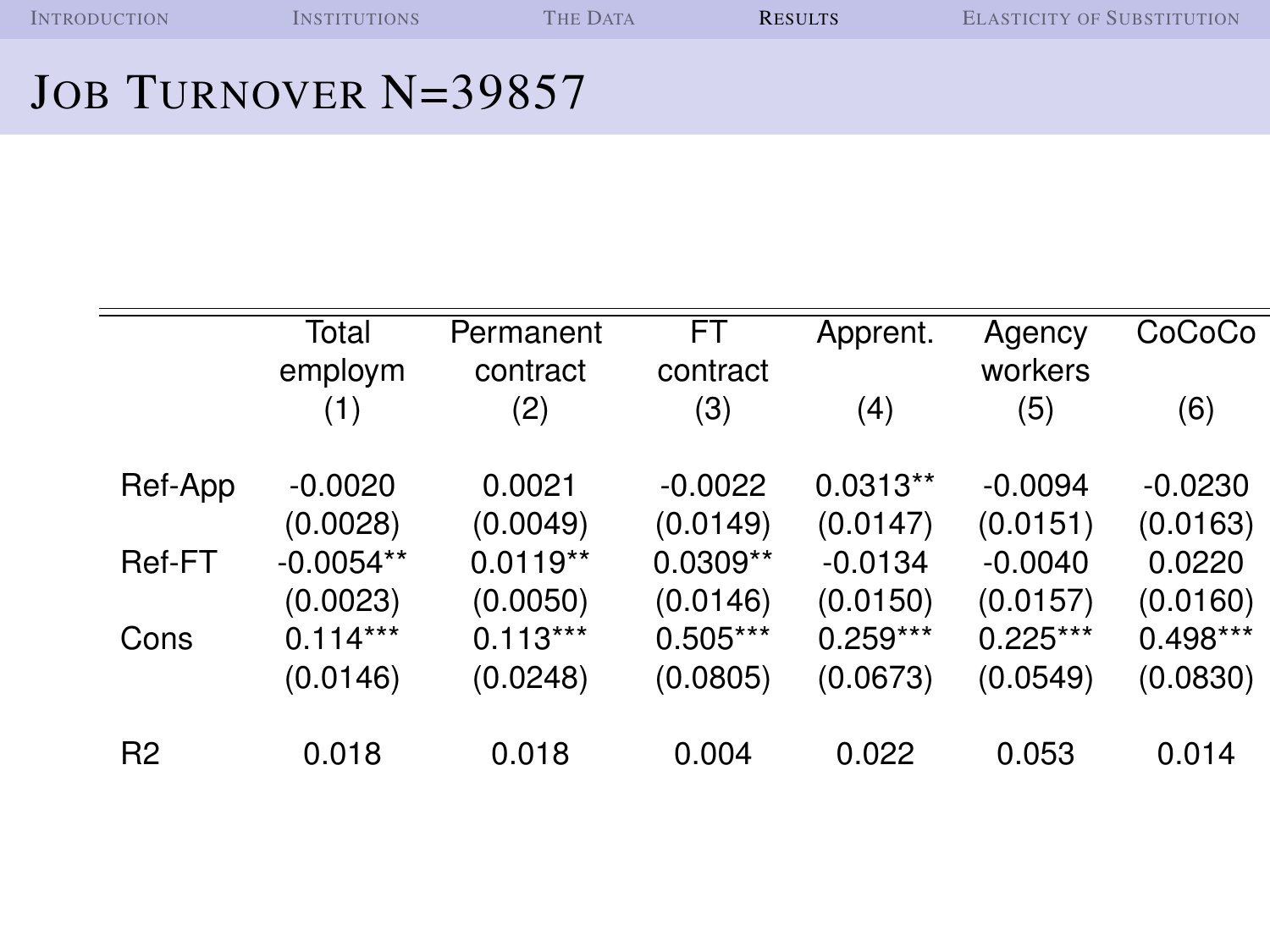| <b>INTRODUCTION</b> | <b>INSTITUTIONS</b> | <b>THE DATA</b><br><b>RESULTS</b> |  | <b>ELASTICITY OF SUBSTITUTION</b> |
|---------------------|---------------------|-----------------------------------|--|-----------------------------------|
|                     |                     |                                   |  |                                   |

#### EMPLOYMENT GROWTH N=39857

|                | Total        | Perm         | FT        | Apprent.    | Agency       | CoCoCo      |
|----------------|--------------|--------------|-----------|-------------|--------------|-------------|
|                | employ       | contract     | contract  |             | workers      |             |
|                | (1)          | (2)          | (3)       | (4)         | (5)          | (6)         |
| App            | 0.0034       | 0.0038       | $-0.0048$ | $0.0161***$ | 0.0043       | $-0.0109**$ |
|                | (0.0035)     | (0.0059)     | (0.0098)  | (0.0049)    | (0.0073)     | (0.0054)    |
| <b>FT</b>      | $-0.0093***$ | $-0.0135***$ | 0.0054    | $-0.0087**$ | $-0.0199***$ | $0.0101**$  |
|                | (0.0026)     | (0.0032)     | (0.0071)  | (0.0041)    | (0.0060)     | (0.0042)    |
| Cons           | $-0.0077$    | $-0.0003$    | 0.0389    | $-0.0064$   | $-0.0304$    | 0.0115      |
|                | (0.0229)     | (0.0263)     | (0.0426)  | (0.0257)    | (0.0236)     | (0.0227)    |
|                |              |              |           |             |              |             |
| R <sub>2</sub> | 0.008        | 0.004        | 0.002     | 0.003       | 0.003        | 0.002       |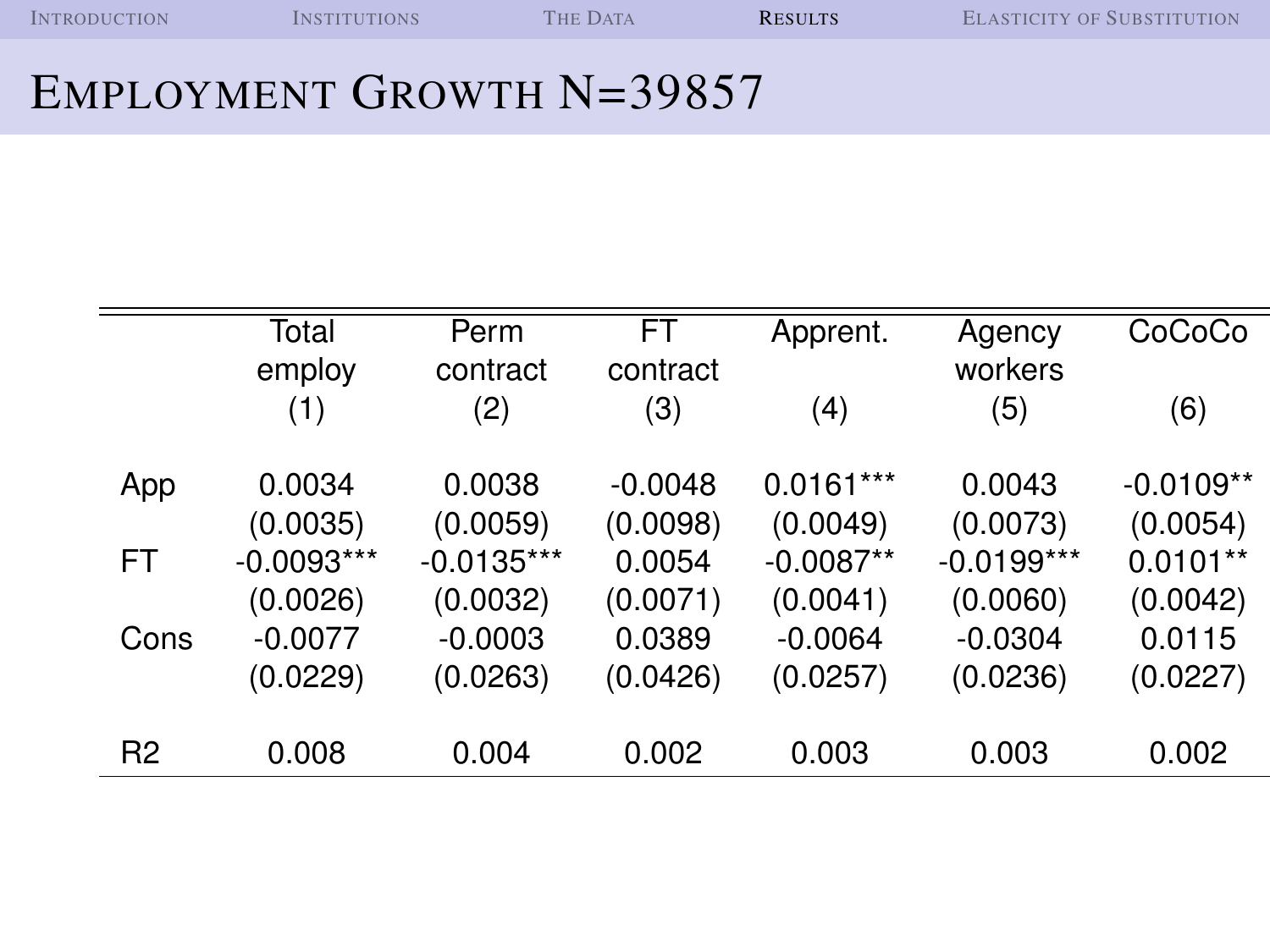| <b>INTRODUCTION</b> | <b>INSTITUTIONS</b> | <b>THE DATA</b> | <b>RESULTS</b> | <b>ELASTICITY OF SUBSTITUTION</b>               |
|---------------------|---------------------|-----------------|----------------|-------------------------------------------------|
|                     |                     |                 |                | <b>SUMMARY RESULTS: TURNOVER AND EMPLOYMENT</b> |
| <b>GROWTH</b>       |                     |                 |                |                                                 |

- $\triangleright$  Firms exposed to the reform of apprenticeship contracts increased their use of the new apprenticeship contract. Negative and significant coefficient estimated on the growth rate of collaborator workers consistent with the idea that firms used the new apprenticeship contracts for substituting external workforce with apprentices employed by the firm.
- $\blacktriangleright$  The reform of fixed-term contracts, instead, had no significant effect on the growth rate of fixed-term contracts and at the same time had negative significant effects on the use of all other contracts except for collaborators.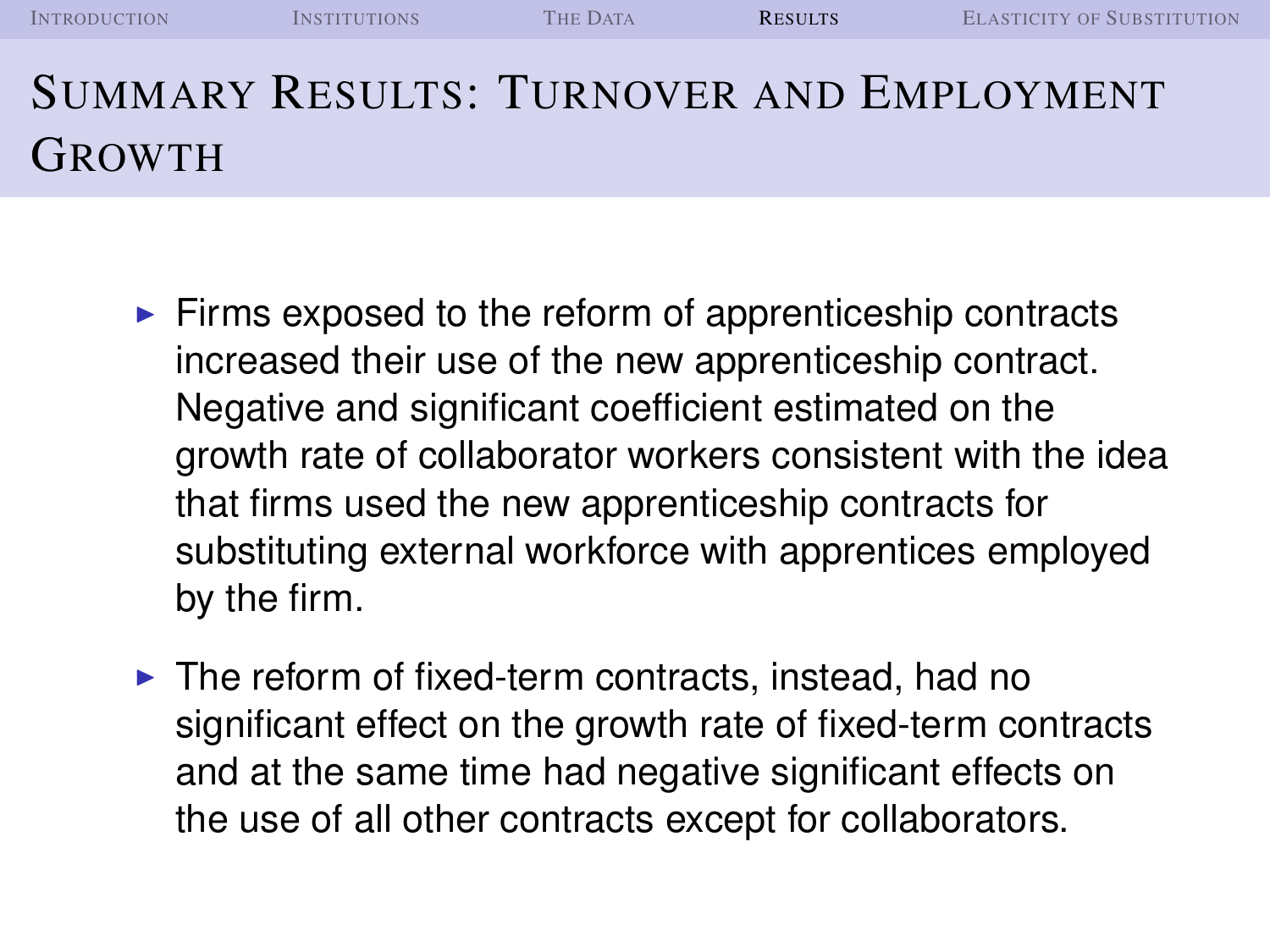## ROBUSTNESS TURNOVER (1)

Excluding firms exposed to regional-sectorial experimentations of the "new" apprenticeship (N=36989)

|                | Total       | Permanent  | FT.        | Apprent.   | Agency     | CoCoCo     |
|----------------|-------------|------------|------------|------------|------------|------------|
|                | employm     | contract   | contract   |            | workers    |            |
|                | (1)         | (2)        | (3)        | (4)        | (5)        | (6)        |
| App            | $-0.0011$   | 0.0028     | $-0.0066$  | 0.0248     | $-0.0159$  | $-0.0173$  |
|                | (0.0031)    | (0.0055)   | (0.016)    | (0.0162)   | (0.0166)   | (0.0178)   |
| FT             | $-0.0057**$ | $0.0119**$ | $0.0310**$ | $-0.0130$  | $-0.00244$ | 0.0213     |
|                | (0.0023)    | (0.0050)   | (0.0147)   | (0.0151)   | (0.0158)   | (0.0161)   |
| Cons           | $0.114***$  | $0.113***$ | $0.504***$ | $0.257***$ | $0.225***$ | $0.500***$ |
|                | (0.0146)    | (0.0248)   | (0.0804)   | (0.0674)   | (0.0549)   | (0.0830)   |
|                |             |            |            |            |            |            |
| R <sub>2</sub> | 0.019       | 0.017      | 0.005      | 0.020      | 0.055      | 0.014      |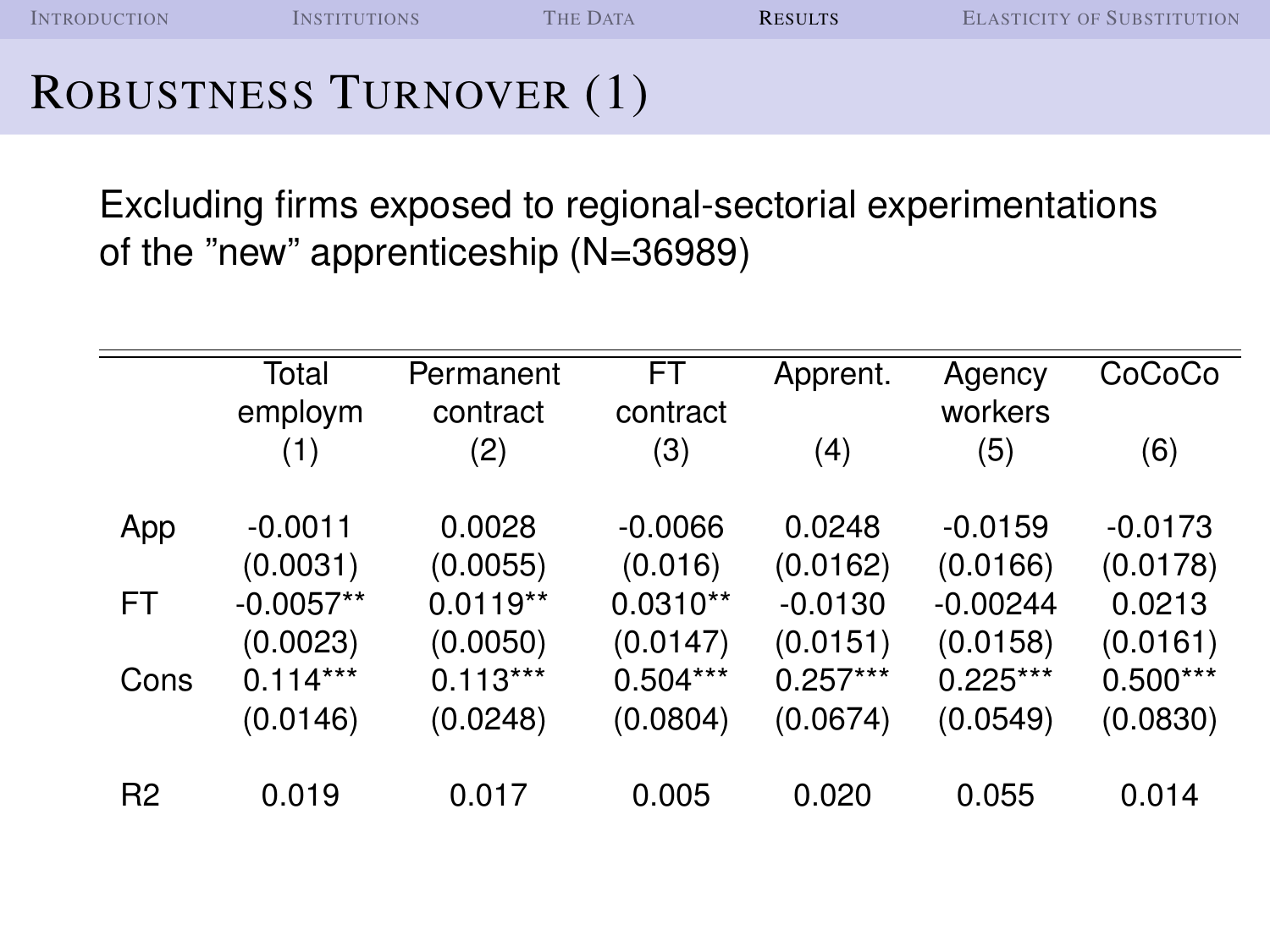## ROBUSTNESS TURNOVER (2)

Excluding firms of the Banking and Metal manufacturing sector (N=31157)

|                | Total<br>employm | Permanent<br>contract | <b>FT</b><br>contract | Apprent.   | Agency<br>workers | CoCoCo     |
|----------------|------------------|-----------------------|-----------------------|------------|-------------------|------------|
|                | (1)              | (2)                   | (3)                   | (4)        | (5)               | (6)        |
| App            | $-0.0013$        | 0.0024                | $-0.0256$             | 0.0136     | $-0.0318*$        | $-0.0306$  |
|                | (0.0033)         | (0.0059)              | (0.0172)              | (0.0169)   | (0.0173)          | (0.0189)   |
| FT             | $-0.0076**$      | 0.0088                | $0.0550***$           | 0.0169     | 0.0278            | 0.0264     |
|                | (0.0029)         | (0.0060)              | (0.0178)              | (0.0183)   | (0.0191)          | (0.0197)   |
| Cons           | $0.116***$       | $0.119***$            | $0.499***$            | $0.294***$ | $0.212***$        | $0.501***$ |
|                | (0.0148)         | (0.0252)              | (0.0812)              | (0.0686)   | (0.0556)          | (0.0840)   |
| R <sub>2</sub> | 0.018            | 0.017                 | 0.005                 | 0.025      | 0.054             | 0.016      |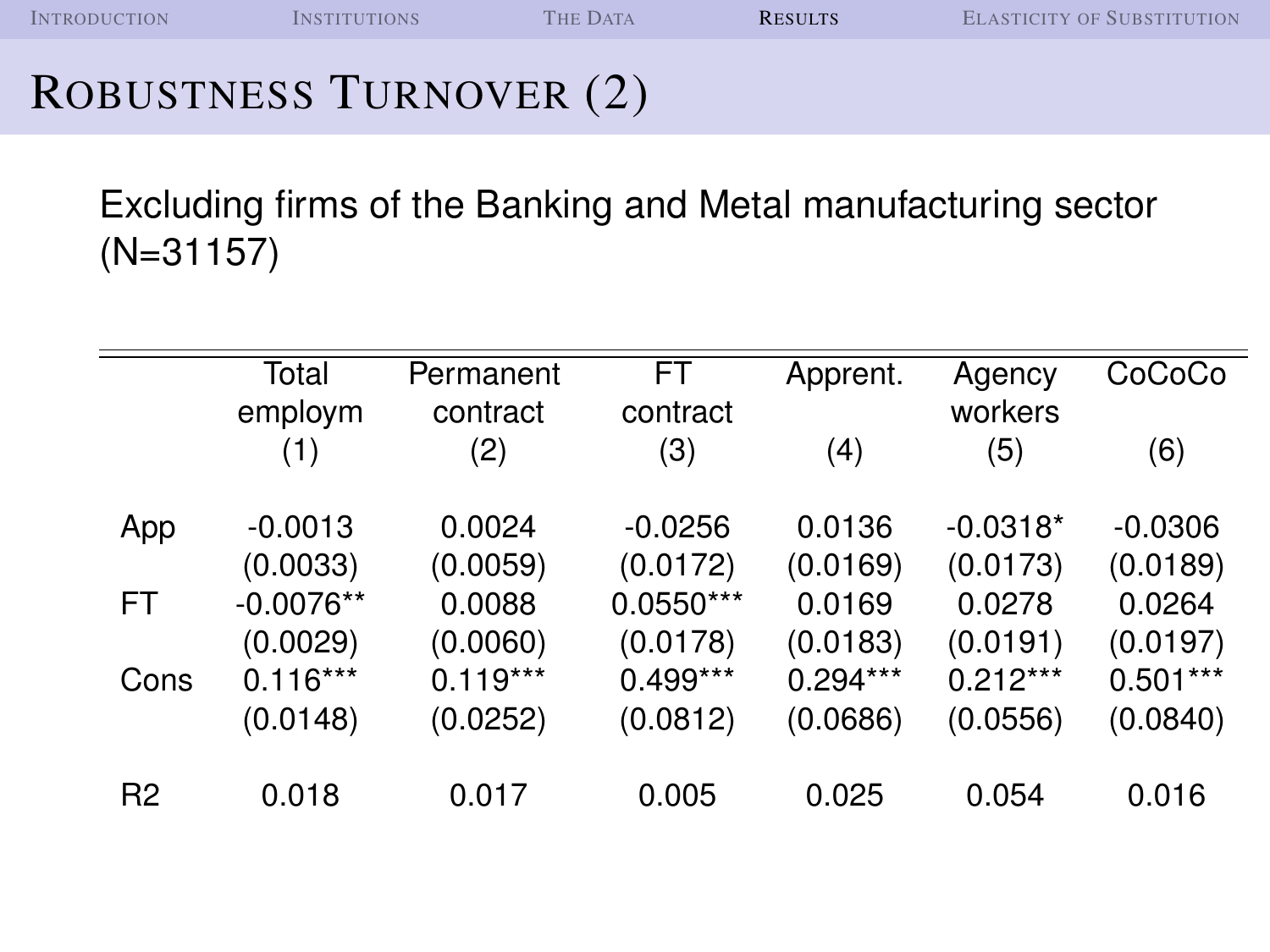I[NTRODUCTION](#page-1-0) I[NSTITUTIONS](#page-6-0) THE D[ATA](#page-14-0) **R[ESULTS](#page-23-0)** E[LASTICITY OF](#page-38-0) SUBSTITUTION

#### ROBUSTNESS TURNOVER (3)

Model with interaction term (N=39857)

|                | Total        | Permanent  | <b>FT</b>  | Apprent.   | Agency     | CoCoCo     |
|----------------|--------------|------------|------------|------------|------------|------------|
|                | employm      | contract   | contract   |            | workers    |            |
|                | (1)          | (2)        | (3)        | (4)        | (5)        | (6)        |
|                |              |            |            |            |            |            |
| App            | $-0.0036$    | 0.0011     | $-0.0058$  | $0.0304*$  | $-0.0085$  | $-0.0281$  |
|                | (0.0029)     | (0.0052)   | (0.0157)   | (0.0155)   | (0.0160)   | (0.0171)   |
| <b>FT</b>      | $-0.0121***$ | 0.0080     | 0.0156     | $-0.0171$  | $-0.0003$  | 0.0007     |
|                | (0.0032)     | (0.0067)   | (0.0212)   | (0.0204)   | (0.0212)   | (0.0231)   |
| Inter.         | $0.0095**$   | 0.0054     | 0.0219     | 0.0053     | $-0.0054$  | 0.0305     |
|                | (0.0037)     | (0.0069)   | (0.0223)   | (0.0214)   | (0.0216)   | (0.0242)   |
| Cons           | $0.115***$   | $0.114***$ | $0.507***$ | $0.259***$ | $0.225***$ | $0.501***$ |
|                | (0.0146)     | (0.0248)   | (0.0805)   | (0.0673)   | (0.0550)   | (0.0830)   |
|                |              |            |            |            |            |            |
| R <sub>2</sub> | 0.018        | 0.018      | 0.005      | 0.022      | 0.053      | 0.014      |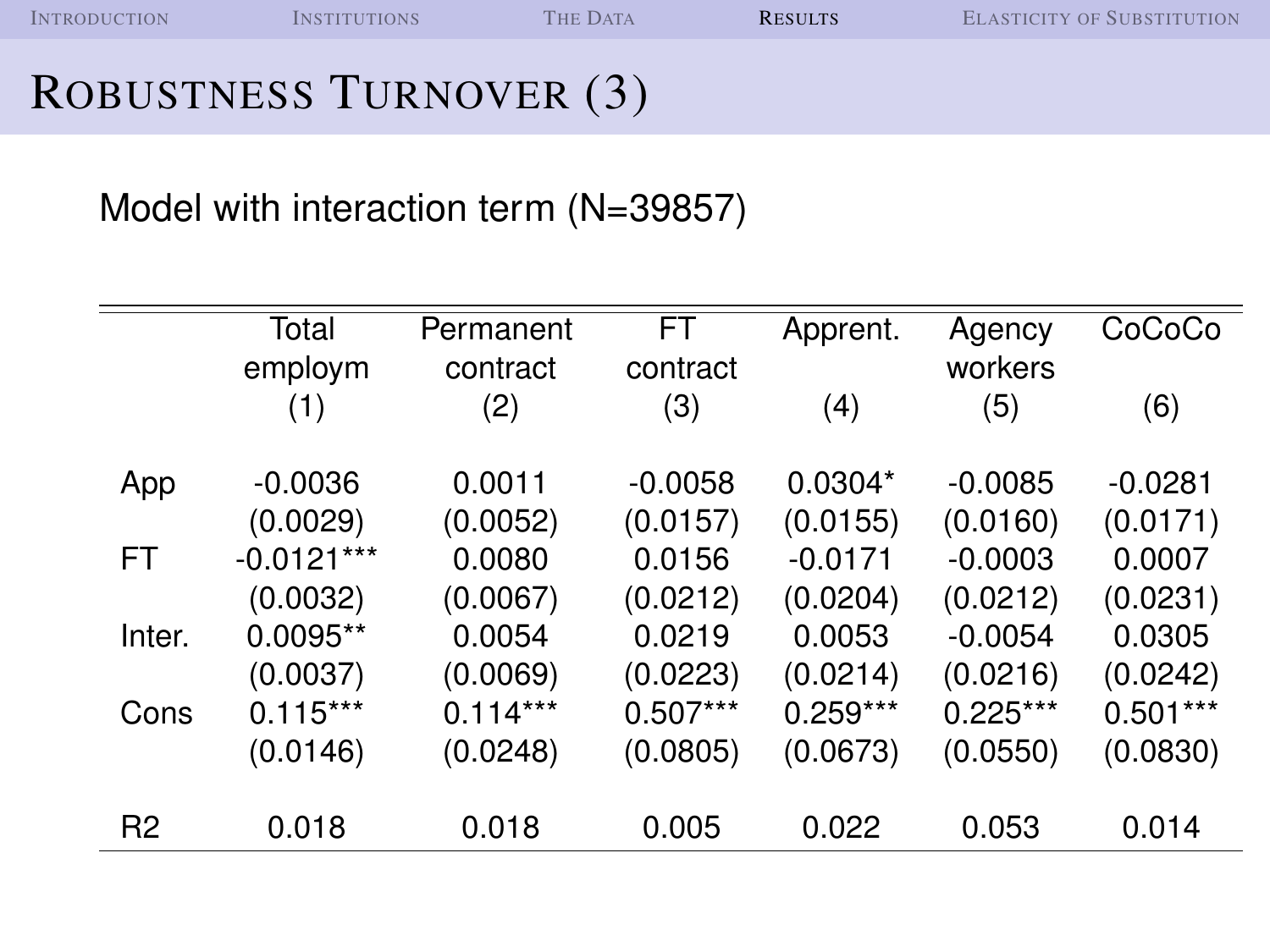| <b>INTRODUCTION</b>            | <i><b>INSTITUTIONS</b></i> | <b>THE DATA</b> | <b>RESULTS</b> | <b>ELASTICITY OF SUBSTITUTION</b> |
|--------------------------------|----------------------------|-----------------|----------------|-----------------------------------|
| ROBUSTNESS OF TURNOVER RESULTS |                            |                 |                |                                   |

Results on turnover are generally robust. The coefficient of the apprenticeship contract reform on the turnover of apprentices loses size and significance when exclude the Banking and Metal Manufacturing sectors. Note however that in this panel we test the robustness to the fixed-term contract reform and the coefficient on apprenticeship contract reform is not the object of the sensitivity analysis. The coefficient drops in size and significance because we excluded from the sample firms in Banking and Metal Manufacturing and these same two sectors are part of the treatment group of the apprenticeship contract. reform.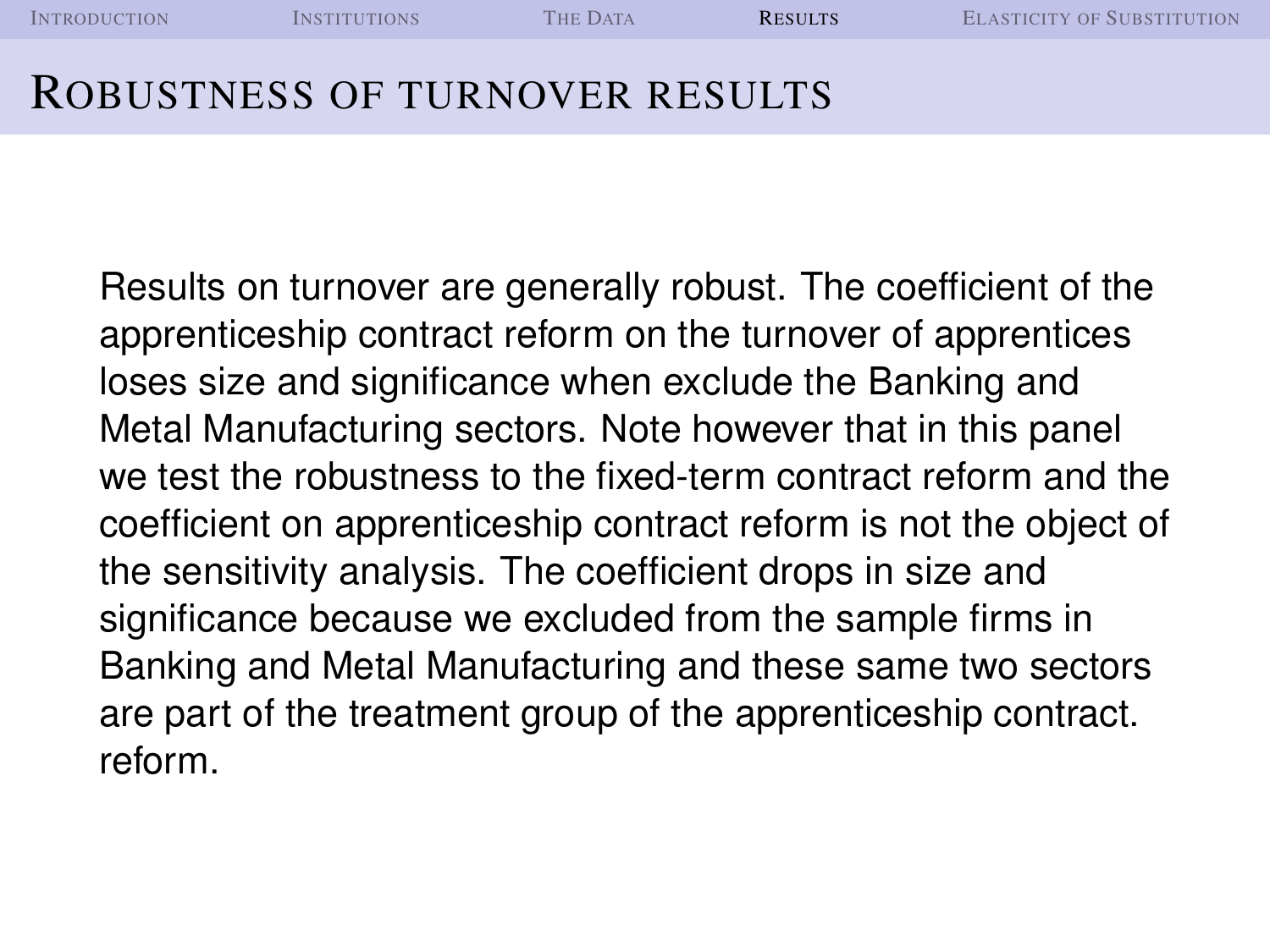I[NTRODUCTION](#page-1-0) I[NSTITUTIONS](#page-6-0) THE D[ATA](#page-14-0) R[ESULTS](#page-23-0) E[LASTICITY OF](#page-38-0) SUBSTITUTION

#### EMPLOYMENT, FIXED EFFECTS

|                | Total       | Permanent | <b>FT</b> | Apprent.   | Agency       | CoCoCd      |
|----------------|-------------|-----------|-----------|------------|--------------|-------------|
|                | employm     | contract  | contract  |            | workers      |             |
|                | (1)         | (2)       | (3)       | (4)        | (5)          | (6)         |
| App            | 0.0013      | 0.0065    | $-0.0013$ | $0.0521**$ | 0.0356       | $-0.0652**$ |
|                | (0.0029)    | (0.0050)  | (0.0170)  | (0.0214)   | (0.0248)     | (0.0200)    |
| <b>FT</b>      | $-0.0093**$ | $-0.0025$ | 0.0040    | $-0.0119$  | $-0.0931***$ | $0.0858**$  |
|                | (0.0040)    | (0.0061)  | (0.0233)  | (0.0314)   | (0.0323)     | (0.0276)    |
| Cons           | 4.246***    | 4.122***  | 6.033***  | 3.320      | $6.307**$    | 5.862***    |
|                | (0.171)     | (0.179)   | (1.321)   | (5.293)    | (2.565)      | (2.035)     |
| Obs            | 53144       | 52932     | 31490     | 14623      | 17834        | 19434       |
| R <sub>2</sub> | 0.013       | 0.006     | 0.016     | 0.028      | 0.035        | 0.016       |
| N firms        | 13287       | 13286     | 10844     | 6480       | 7175         | 8704        |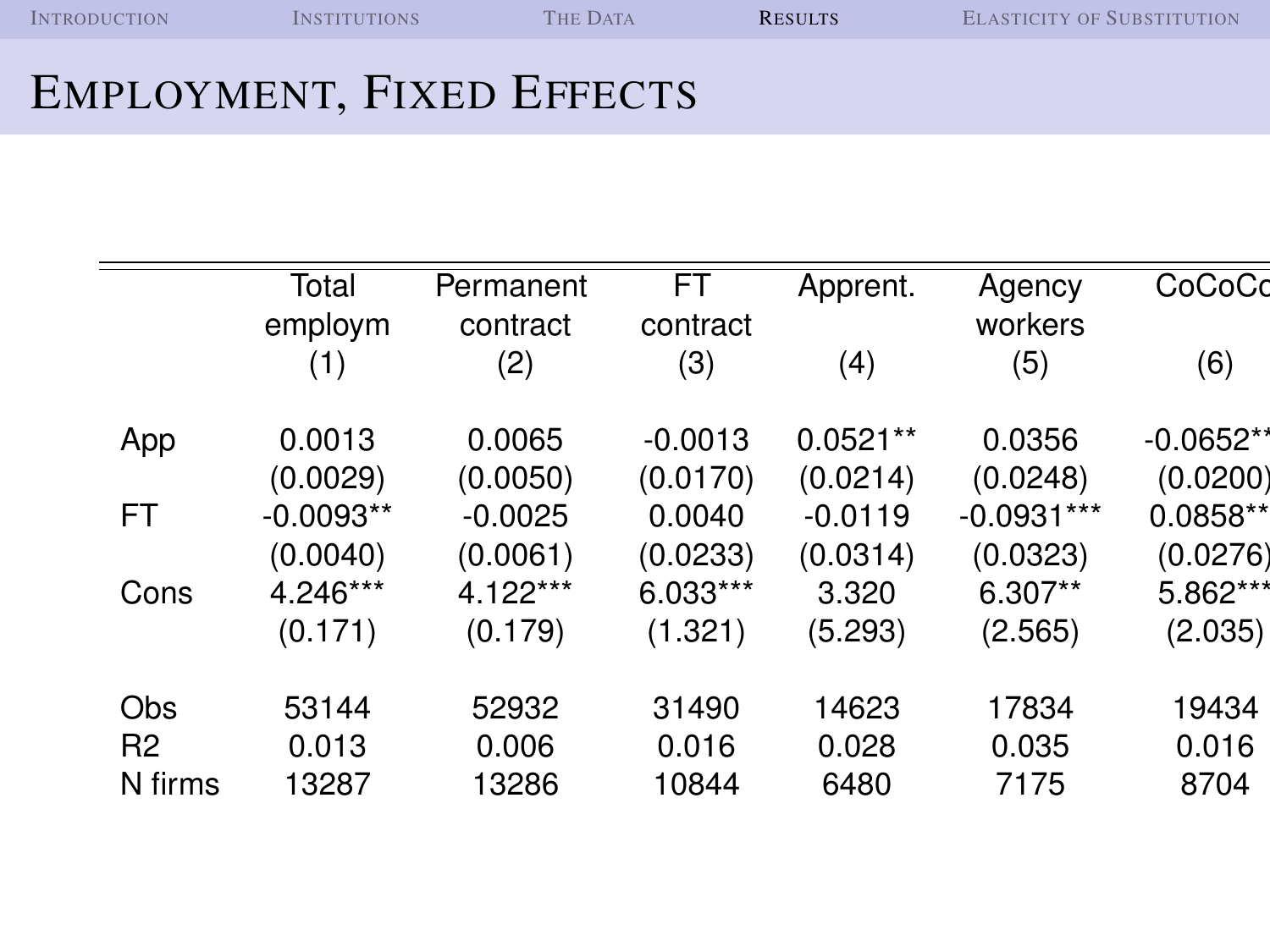| <b>INTRODUCTION</b> | <b>NSTITUTIONS</b> | <b>THE DATA</b> | <b>RESULTS</b> | <b>ELASTICITY OF SUBSTITUTION</b> |
|---------------------|--------------------|-----------------|----------------|-----------------------------------|
|                     |                    |                 |                |                                   |

### INVESTMENT, FIXED EFFECTS

|                | Capital      | Capital    | Investm. | Invest.    | Skill ratio |
|----------------|--------------|------------|----------|------------|-------------|
|                |              | per worker |          | per worker |             |
|                | (1)          | (2)        | (3)      | (4)        | (5)         |
|                |              |            |          |            |             |
| Ref-App        | $-0.0070$    | $-0.0080$  | 0.0125   | 0.0148     | $-0.0193$   |
|                | (0.0056)     | (0.0060)   | (0.0757) | (0.0761)   | (0.0594)    |
| Ref-FT         | $-0.0265***$ | $-0.0160*$ | $-0.142$ | $-0.171$   | 0.0140      |
|                | (0.0081)     | (0.0084)   | (0.244)  | (0.242)    | (0.0720)    |
| Cons           | 13.90***     | $9.642***$ | $-93.68$ | $-102.1$   | $-1.690$    |
|                | (0.112)      | (0.168)    | (92.98)  | (93.52)    | (2.062)     |
|                |              |            |          |            |             |
| Obs.           | 52147        | 52147      | 15440    | 15440      | 53144       |
| R <sub>2</sub> | 0.007        | 0.006      | 0.015    | 0.014      | 0.003       |
| N firms        | 13267        | 13267      | 9460     | 9460       | 13287       |
|                |              |            |          |            |             |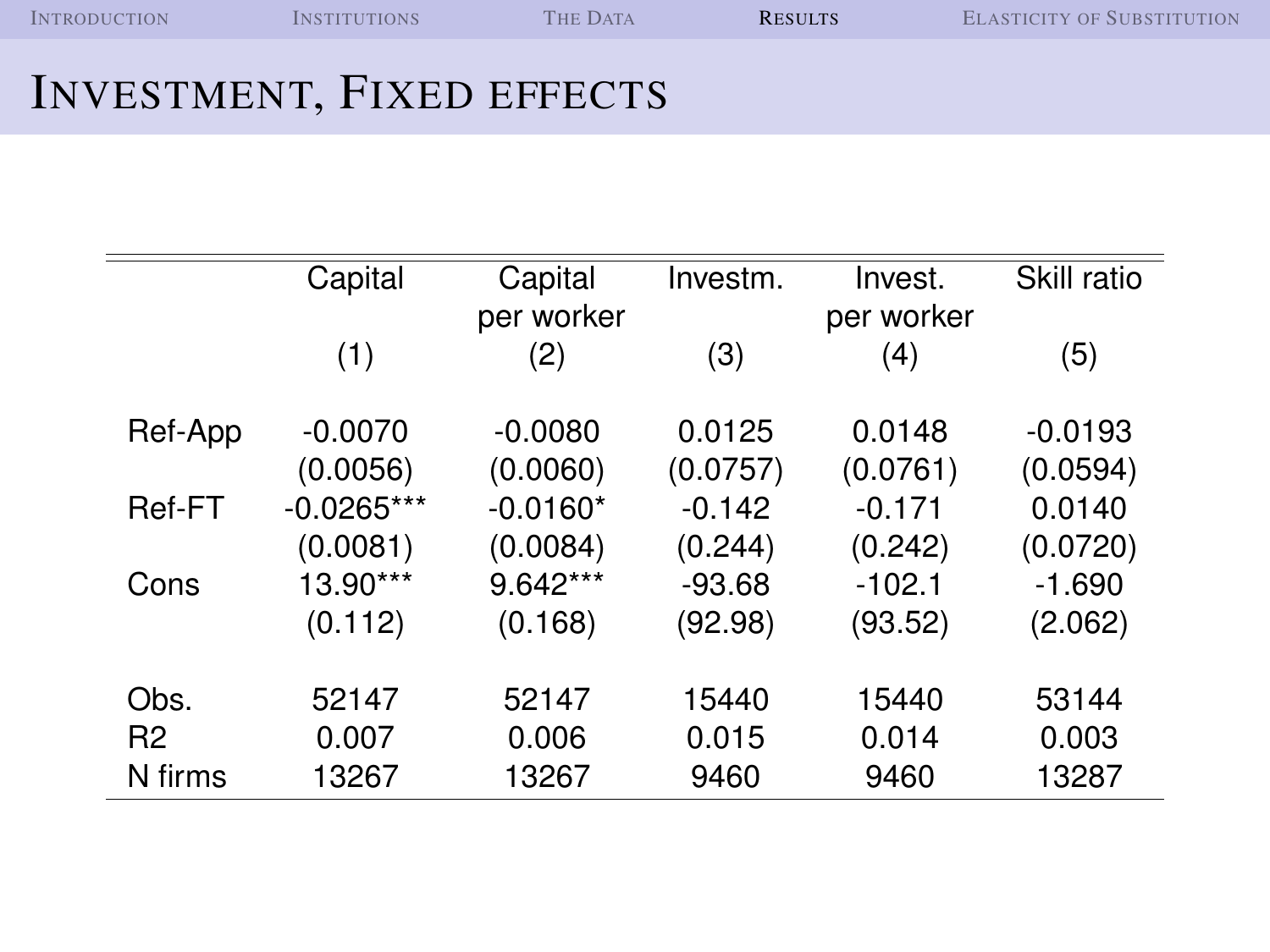I[NTRODUCTION](#page-1-0) I[NSTITUTIONS](#page-6-0) THE D[ATA](#page-14-0) **R[ESULTS](#page-23-0)** E[LASTICITY OF](#page-38-0) SUBSTITUTION

## SUMMARY RESULTS ON E, I AND H/L

- $\blacktriangleright$  The apprenticeship contract reform: positive effect on the net employment of apprentices, the other effect of this reform is a reduction in the level of employment of collaborators, minus 6.5 p.p..
- $\triangleright$  The reform of fixed-term contracts: no significant effects on employment but effects on the levels of agency and collaborator workers that go in opposite directions with respect to each other.
- If reforms make the use of temporary workers easier and facilitate adjustment firms may substitute out of capital with new (temporary) workers and reduce productivity. The reform of fixed-term contracts impacted negatively on investment.
- $\triangleright$  No effects on skill ratio: temp contracts for both H ad L.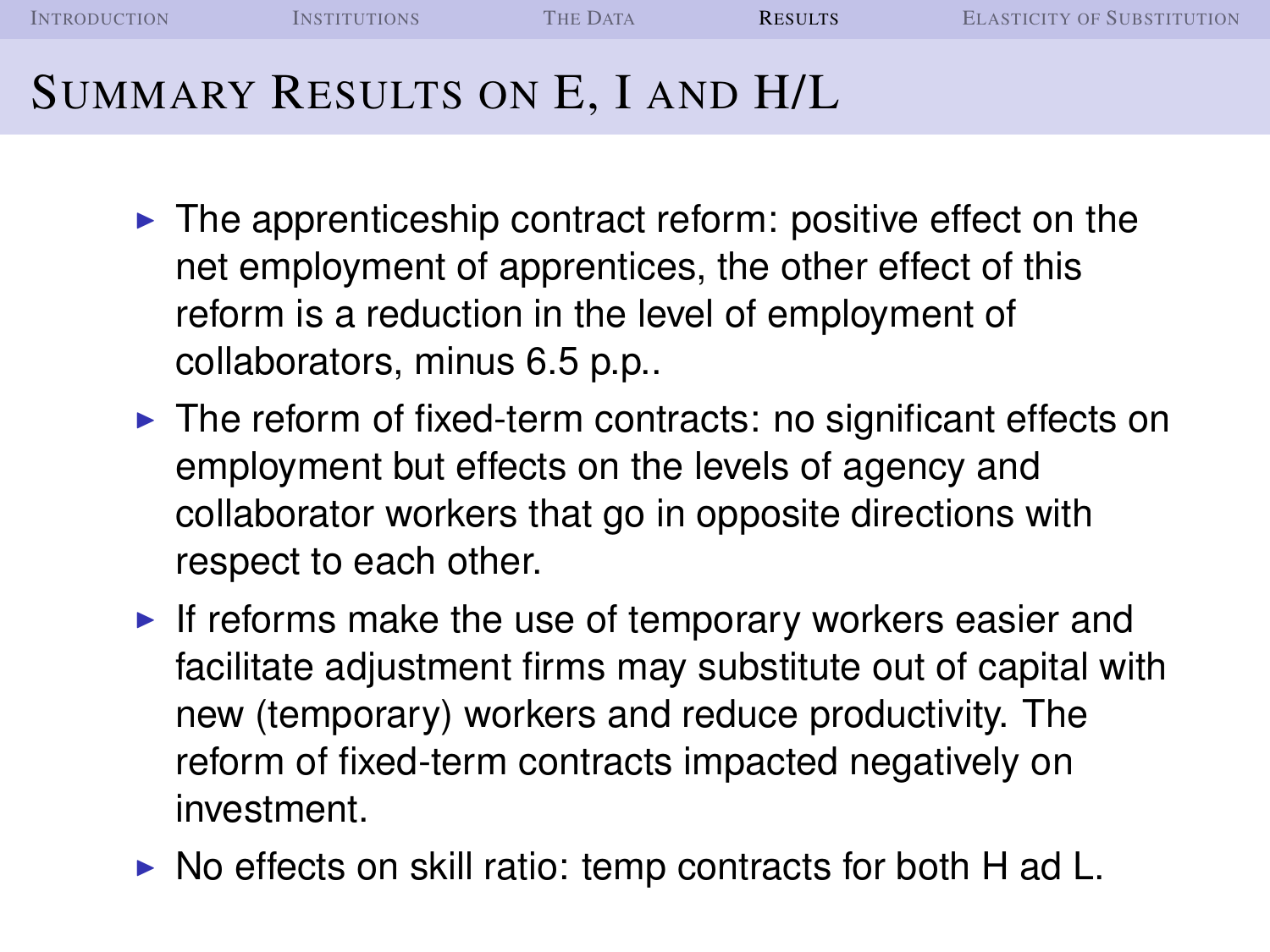| <b>INTRODUCTION</b> | <b>INSTITUTIONS</b> | <b>THE DATA</b> | <b>RESULTS</b> | <b>ELASTICITY OF SUBSTITUTION</b> |
|---------------------|---------------------|-----------------|----------------|-----------------------------------|
|                     |                     |                 |                |                                   |

## PRODUCTIVITY, FIXED EFFECTS

|                          | VA per worker | Sales per worker | <b>TFP</b>   |
|--------------------------|---------------|------------------|--------------|
|                          | (1)           | (2)              | (3)          |
|                          |               |                  |              |
| Reform of Apprenticeship | $0.0147***$   | $0.0092**$       | $0.0162***$  |
|                          | (0.0047)      | (0.0042)         | (0.0046)     |
| Reform of Fixed term     | $-0.0279***$  | $-0.0349***$     | $-0.0238***$ |
|                          | (0.0065)      | (0.0058)         | (0.0064)     |
| Constant                 | 9.791***      | $11.61***$       | $-0.487$     |
|                          | (0.456)       | (0.260)          | (0.452)      |
|                          |               |                  |              |
| Observations             | 52840         | 53144            | 52675        |
| R-squared                | 0.008         | 0.023            | 0.010        |
| Number of firms          | 13275         | 13287            | 13260        |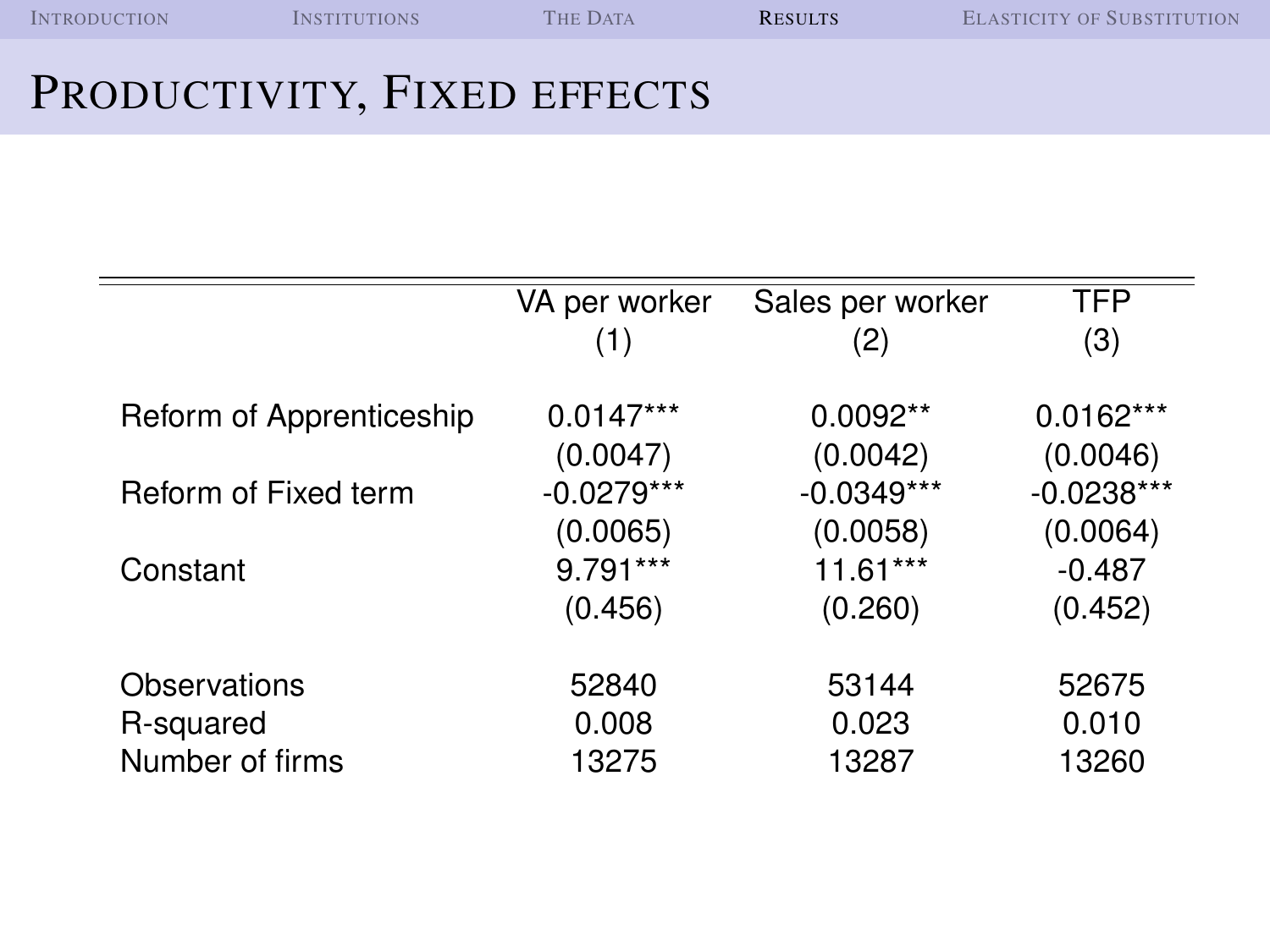## ROBUSTNESS PRODUCTIVITY (1)

Excluding firms exposed to regional-sectorial experimentations of the "new" apprenticeship

|                          | VA per worker | Sales per worker | TFP          |
|--------------------------|---------------|------------------|--------------|
|                          | (1)           | (2)              | (3)          |
|                          |               |                  |              |
| Reform of Apprenticeship | $0.0149***$   | $0.0102**$       | $0.0165***$  |
|                          | (0.0050)      | (0.0046)         | (0.0049)     |
| Reform of Fixed term     | $-0.0310***$  | $-0.0371***$     | $-0.0267***$ |
|                          | (0.0068)      | (0.0060)         | (0.0066)     |
| Constant                 | $9.701***$    | 11.56***         | $-0.547$     |
|                          | (0.493)       | (0.279)          | (0.488)      |
|                          |               |                  |              |
| Observations             | 49036         | 49320            | 48880        |
| R-squared                | 0.009         | 0.025            | 0.011        |
| Number of firms          | 12320         | 12331            | 12306        |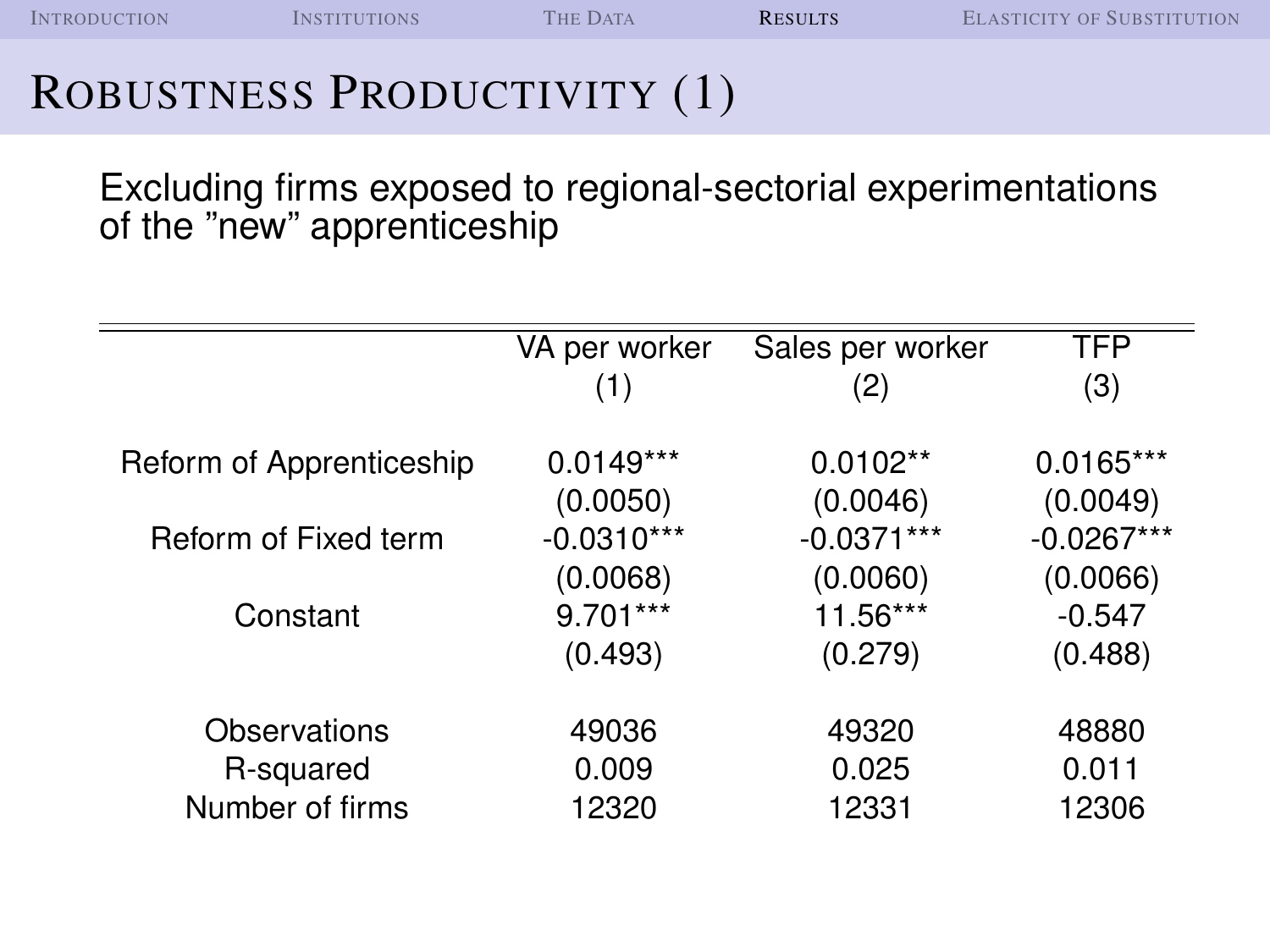I[NTRODUCTION](#page-1-0) I[NSTITUTIONS](#page-6-0) THE D[ATA](#page-14-0) **R[ESULTS](#page-23-0)** E[LASTICITY OF](#page-38-0) SUBSTITUTION

#### ROBUSTNESS PRODUCTIVITY (2)

Excluding firms of the Banking and Metal Manufacturing sector

| VA per worker | Sales per worker                         | <b>TFP</b>                   |
|---------------|------------------------------------------|------------------------------|
| (1)           | (2)                                      | (3)                          |
|               |                                          |                              |
| 0.0026        | $-0.0031$                                | 0.0044                       |
|               |                                          | (0.0053)                     |
| $-0.0139*$    | $-0.0213***$                             | $-0.0104$                    |
|               | (0.0064)                                 | (0.0071)                     |
| 9.685***      | $11.28***$                               | $-0.476$                     |
|               |                                          | (0.550)                      |
|               |                                          |                              |
| 41315         | 41572                                    | 41164                        |
|               |                                          | 0.007                        |
| 10614         | 10627                                    | 10597                        |
|               | (0.0054)<br>(0.0073)<br>(0.550)<br>0.007 | (0.0049)<br>(0.527)<br>0.013 |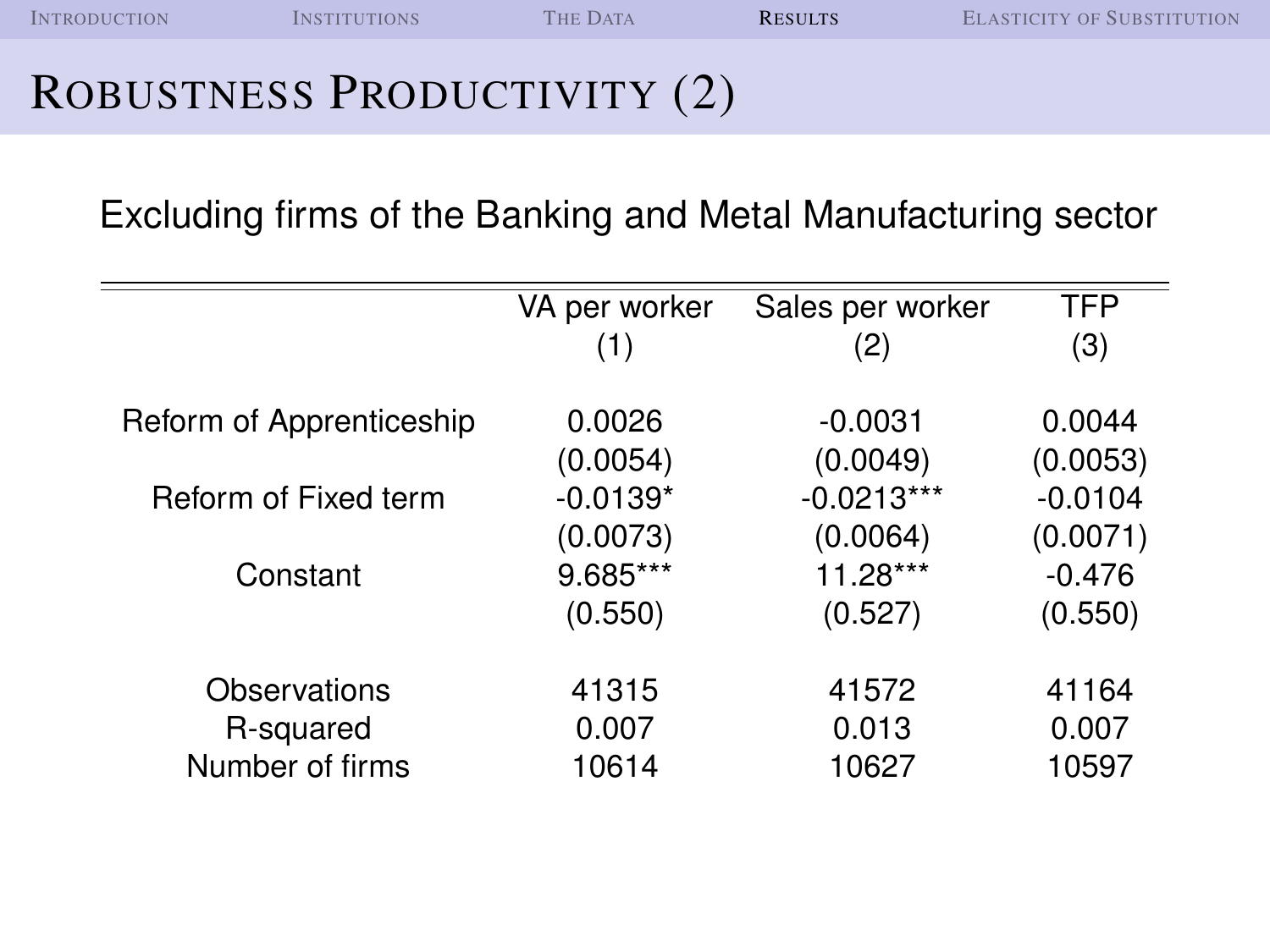## ROBUSTNESS PRODUCTIVITY (3)

#### Model with interaction term

|                          | VA per worker | Sales per worker | TFP          |
|--------------------------|---------------|------------------|--------------|
|                          | (1)           | (2)              | (3)          |
|                          |               |                  |              |
| Reform of Apprenticeship | $0.0221***$   | $0.0183***$      | $0.0229***$  |
|                          | (0.0053)      | (0.0049)         | (0.0052)     |
| Reform of Fixed term     | $-0.0132$     | $-0.0169**$      | $-0.0105$    |
|                          | (0.0081)      | (0.0074)         | (0.0078)     |
| Interaction of reforms   | $-0.0255***$  | $-0.0311***$     | $-0.0230***$ |
|                          | (0.0080)      | (0.0073)         | (0.0077)     |
| Constant                 | 9.831***      | $11.61***$       | $-0.452$     |
|                          | (0.302)       | (0.0777)         | (0.291)      |
| Observations             | 52840         | 53144            | 52675        |
|                          |               |                  |              |
| R-squared                | 0.008         | 0.023            | 0.010        |
| Number of firms          | 13275         | 13287            | 13260        |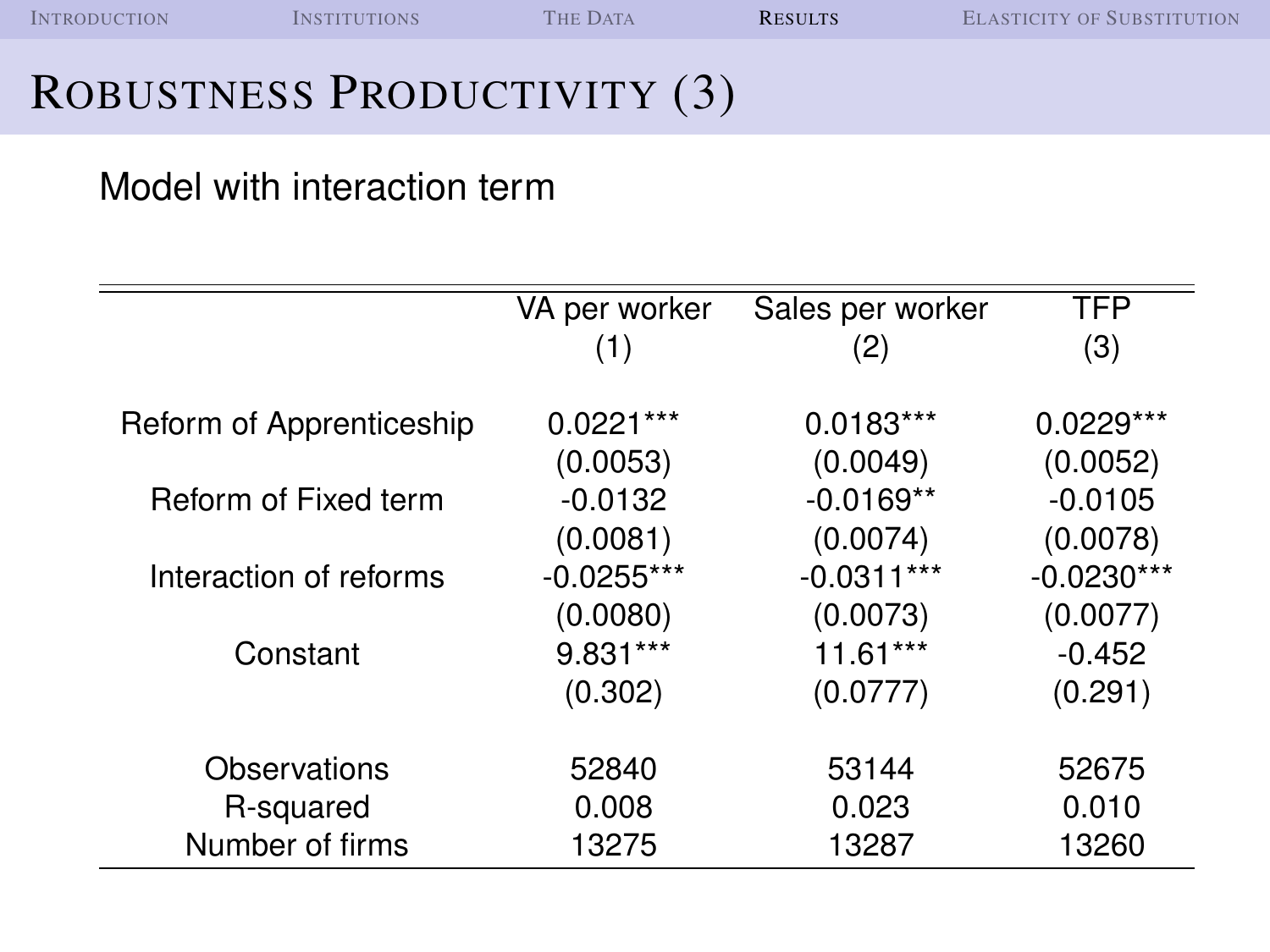| <b>INTRODUCTION</b>                    | <b>INSTITUTIONS</b> | <b>THE DATA</b> | <b>RESULTS</b> | <b>ELASTICITY OF SUBSTITUTION</b> |
|----------------------------------------|---------------------|-----------------|----------------|-----------------------------------|
| <b>SUMMARY RESULTS ON PRODUCTIVITY</b> |                     |                 |                |                                   |

- $\triangleright$  Apprenticeship contract reform: positive and significant impact on all measures of productivity, between 0.9 p.p. and 1.6 p.p. The rise in productivity is likely to reflect a compositional shift. The reform induced firms to shed relatively unproductive external staff in exchange for more motivated apprentices.
- $\blacktriangleright$  Fixed-term contract reform: all coefficients are negative, sizeable (between 2.4 and 3.5 p.p.) and statistically significant. The negative effect of fixed-term contract reform is more evident in those firms that are exposed to both reforms (interaction term).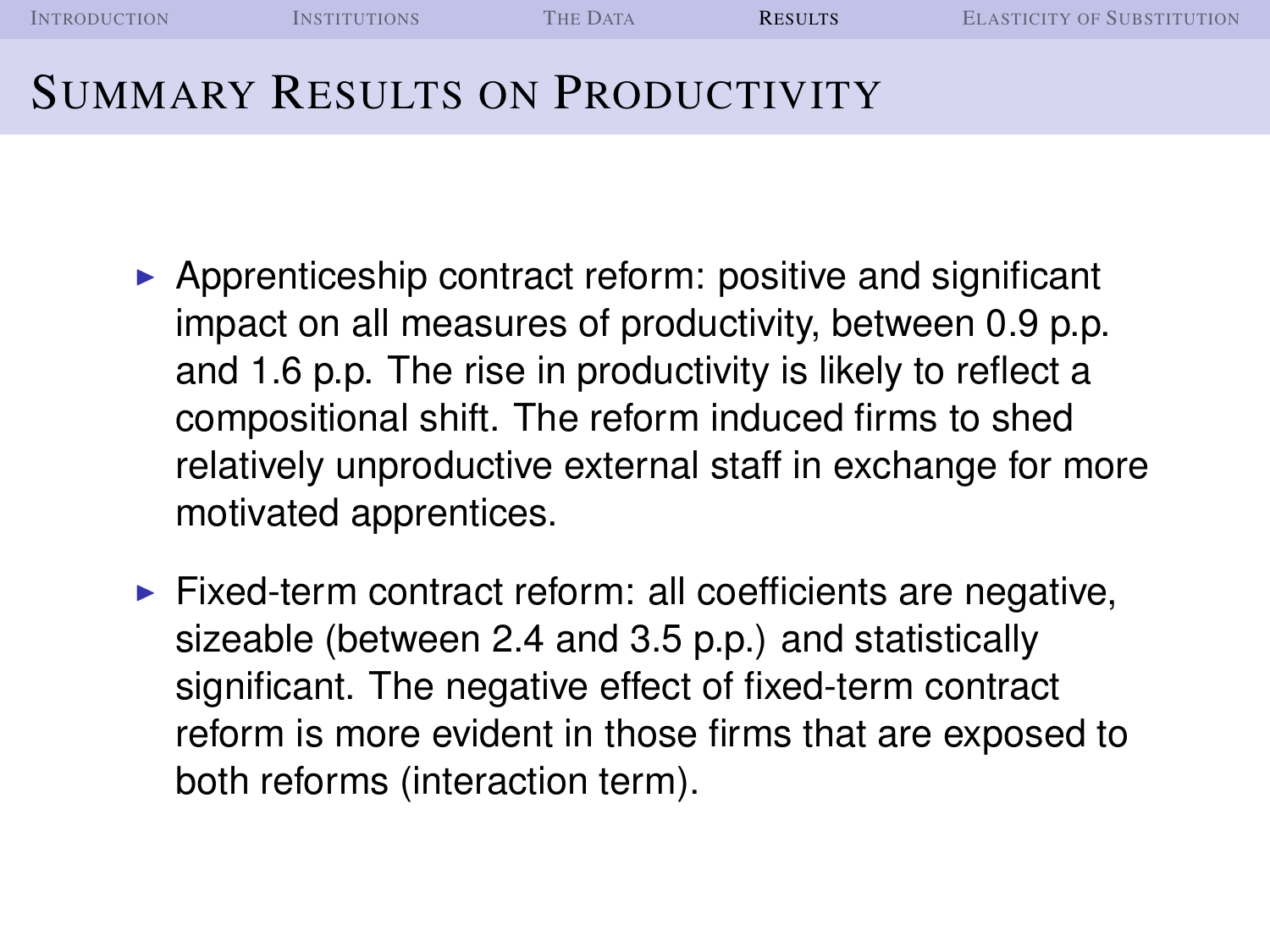I[NTRODUCTION](#page-1-0) I[NSTITUTIONS](#page-6-0) THE D[ATA](#page-14-0) R[ESULTS](#page-23-0) **E[LASTICITY OF](#page-38-0) SUBSTITUTION** ELASTICITY OF SUBSTITUTION

 $\triangleright$  production function where the four types of temporary contracts are partial substitutes and the entire group of temporary contracts is substitutable for permanent contracts. We model the substitution across different types of labour contracts using a nested CES technology:

$$
Q_{it}=K_{it}^{\alpha}[L_{pit}^{\sigma}+(\sum_{\tau}L_{\tau it}^{\rho})^{\frac{\sigma}{\rho}}]^{\frac{(1-\alpha)}{\sigma}},
$$

<span id="page-38-0"></span>► In particular  $\eta_{\rho} = \frac{1}{1-\rho}$  defines the substitution elasticity between varieties of temporary labour, while  $\eta_\sigma = \frac{1}{1-\sigma}$ defines the substitution elasticity between permanent and temporary labour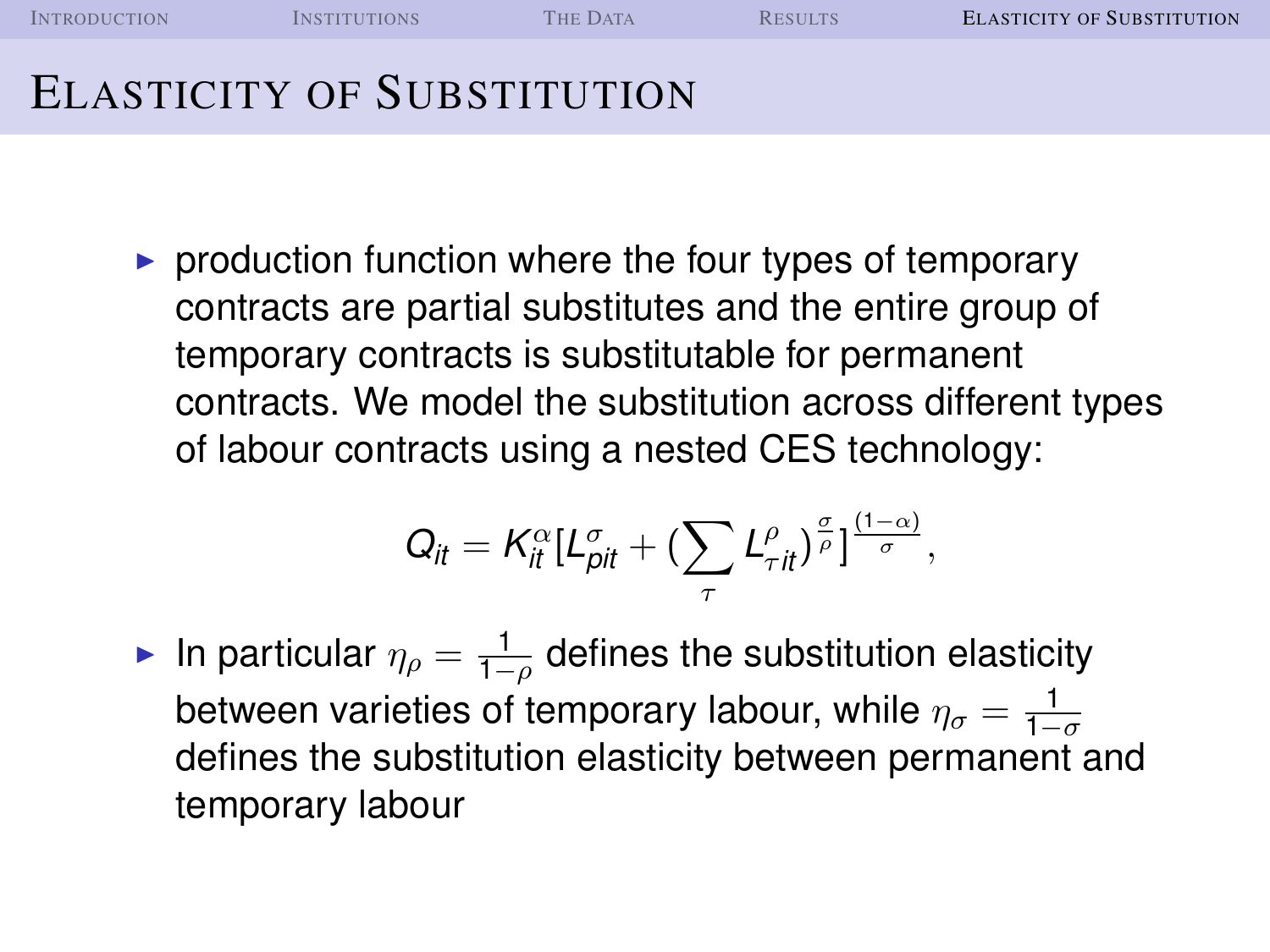| <b>INTRODUCTION</b> | <b>INSTITUTIONS</b> | <b>THE DATA</b> | <b>RESULTS</b> | <b>ELASTICITY OF SUBSTITUTION</b> |
|---------------------|---------------------|-----------------|----------------|-----------------------------------|
|                     |                     |                 |                |                                   |

#### ESTIMATES OF ELASTICITY OF SUBSTITUTION

| Year                                    | 2004-2007             | 2004                  | 2005                | 2006                | 200              |
|-----------------------------------------|-----------------------|-----------------------|---------------------|---------------------|------------------|
| $\eta_{\rho}$ (across temp. contracts)  | 1.392***<br>(0.148)   | $1.215***$<br>(0.113) | $1.802*$<br>(1.023) | 1.478***<br>(0.223) | $-0.7$<br>(6.89) |
| $\eta_{\sigma}$ (betw. temp. and perm.) | $1.062***$<br>(0.254) | $1.070***$<br>(0.085) | 1.058***<br>(0.040) | 1.060***<br>(0.220) | 1.056<br>(0.09)  |
| Observations                            | 53145                 | 13287                 | 13286               | 13286               | 132              |
|                                         |                       |                       |                     |                     |                  |